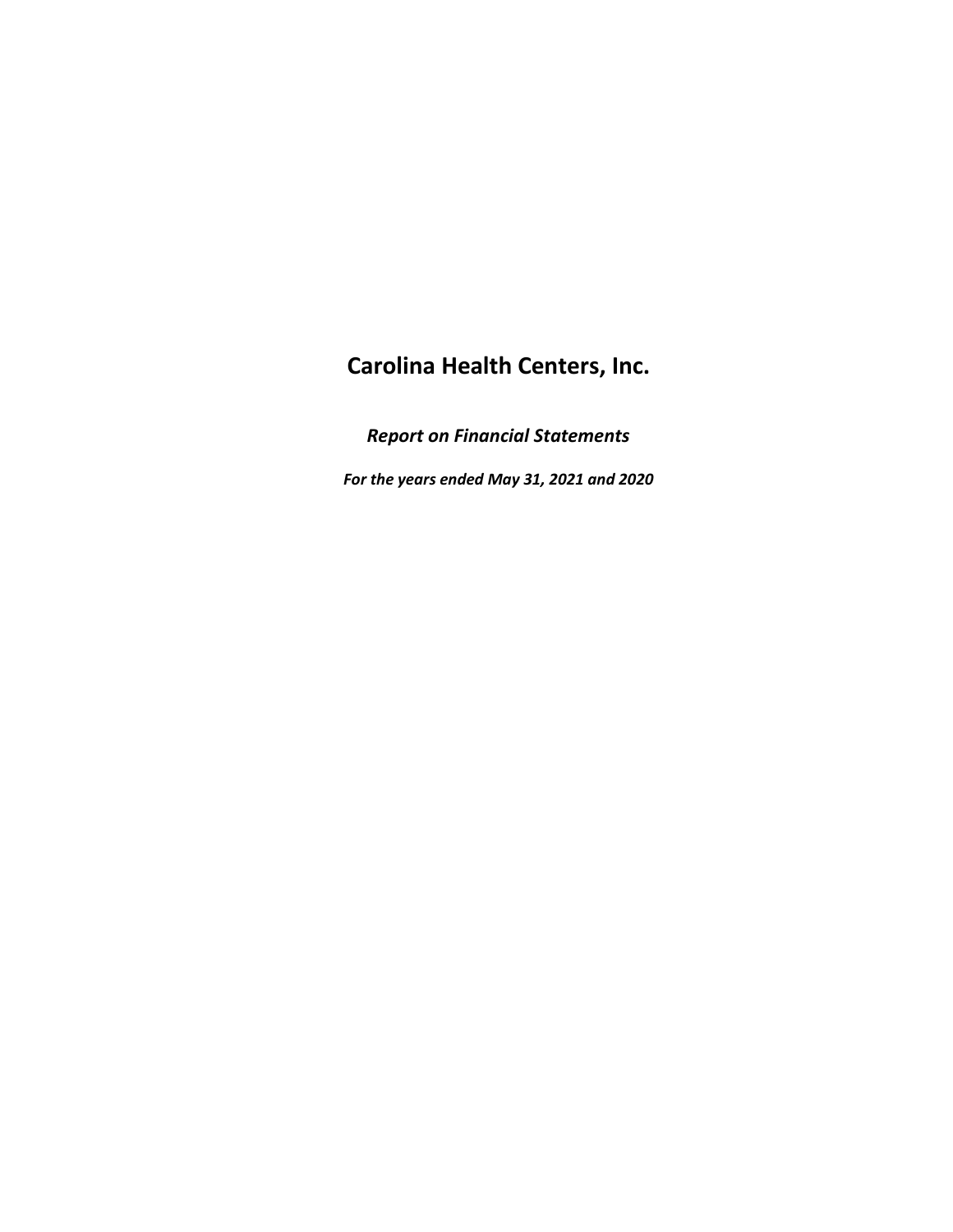## **Carolina Health Centers, Inc.** *Contents*

| Independent Auditor's Report [[11] 1-2] Independent Care in the University of the University of the University                                                                                                                    |  |
|-----------------------------------------------------------------------------------------------------------------------------------------------------------------------------------------------------------------------------------|--|
| <b>Financial Statements</b>                                                                                                                                                                                                       |  |
|                                                                                                                                                                                                                                   |  |
|                                                                                                                                                                                                                                   |  |
|                                                                                                                                                                                                                                   |  |
|                                                                                                                                                                                                                                   |  |
|                                                                                                                                                                                                                                   |  |
| <b>Single Audit Section</b>                                                                                                                                                                                                       |  |
| Independent Auditor's Report on Internal Control over Financial Reporting<br>and on Compliance and Other Matters Based on an Audit of Financial<br>Statements Performed in Accordance with Government Auditing<br>Standards 26-17 |  |
| Independent Auditor's Report on Compliance for Each Major Federal<br>Program and Report on Internal Control over Compliance Required by<br>the Uniform Guidance 18-19                                                             |  |
|                                                                                                                                                                                                                                   |  |
|                                                                                                                                                                                                                                   |  |

Summary Schedule of Prior Audit Findings 23

**Page**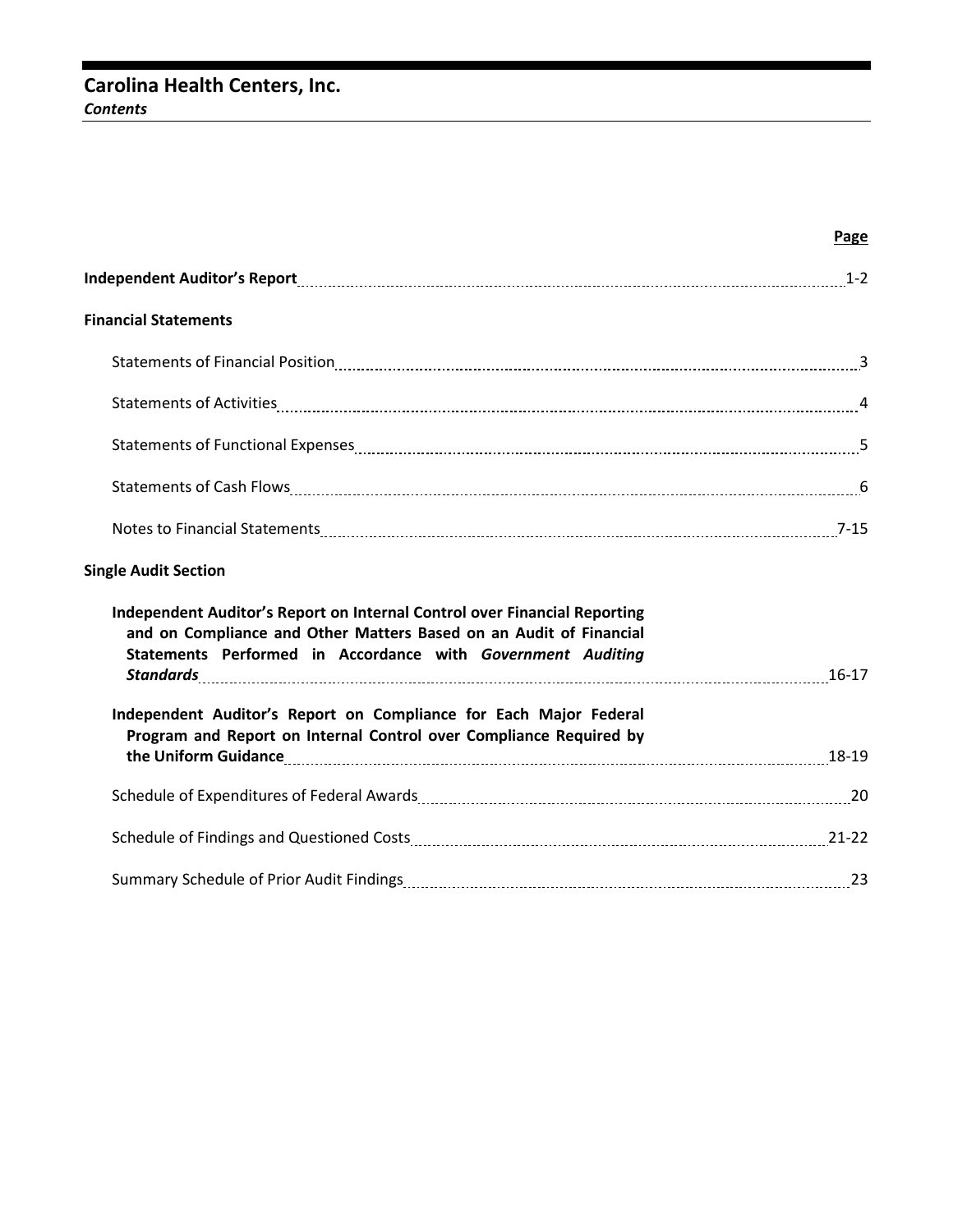

#### **Independent Auditor's Report**

The Board of Directors Carolina Health Centers, Inc. Greenwood, South Carolina

#### **Report on the Financial Statements**

We have audited the accompanying financial statements of Carolina Health Centers, Inc. (the Center), which comprise the statements of financial position as of May 31, 2021 and 2020, and the related statements of activities, functional expenses and cash flows for the years then ended, and the related notes to the financial statements.

#### *Management's Responsibility for the Financial Statements*

Management is responsible for the preparation and fair presentation of these financial statements in accordance with accounting principles generally accepted in the United States of America; this includes the design, implementation, and maintenance of internal control relevant to the preparation and fair presentation of financial statements that are free from material misstatement, whether due to fraud or error.

#### *Auditor's Responsibility*

Our responsibility is to express an opinion on these financial statements based on our audits. We conducted our audits in accordance with auditing standards generally accepted in the United States of America and the standards applicable to financial audits contained in *Government Auditing Standards*, issued by the Comptroller General of the United States. Those standards require that we plan and perform the audits to obtain reasonable assurance about whether the financial statements are free from material misstatement.

An audit involves performing procedures to obtain audit evidence about the amounts and disclosures in the financial statements. The procedures selected depend on the auditor's judgment, including the assessment of the risks of material misstatement of the financial statements, whether due to fraud or error. In making those risk assessments, the auditor considers internal control relevant to the entity's preparation and fair presentation of the financial statements in order to design audit procedures that are appropriate in the circumstances, but not for the purpose of expressing an opinion on the effectiveness of the entity's internal control. Accordingly, we express no such opinion. An audit also includes evaluating the appropriateness of accounting policies used and the reasonableness of significant accounting estimates made by management, as well as evaluating the overall presentation of the financial statements.

We believe that the audit evidence we have obtained is sufficient and appropriate to provide a basis for our audit opinion.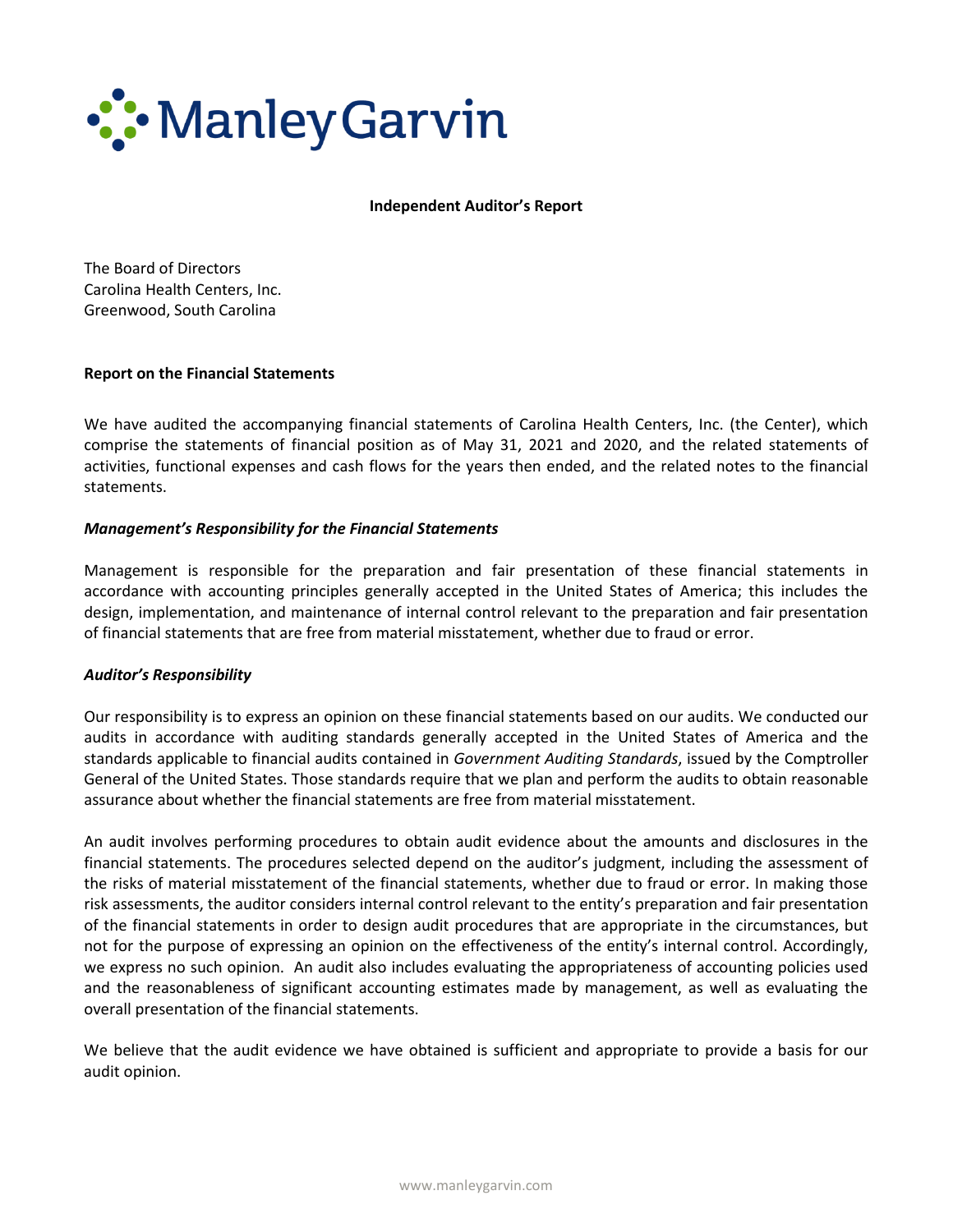#### *Opinion*

In our opinion, the financial statements referred to above present fairly, in all material respects, the financial position of the Center as of May 31, 2021 and 2020, and the changes in its net assets and its cash flows for the years then ended in accordance with accounting principles generally accepted in the United States of America.

#### *Other Matters*

#### *Other Information*

Our audit was conducted for the purpose of forming an opinion on the financial statements as a whole. The accompanying schedule of expenditures of federal awards, as required by Title 2 U.S. Code of Federal Regulations (CFR) Part 200*, Uniform Administrative Requirements, Cost Principles, and Audit Requirements for Federal Awards* (Uniform Guidance), is presented for purposes of additional analysis and is not a required part of the financial statements. Such information is the responsibility of management and was derived from and relates directly to the underlying accounting and other records used to prepare the financial statements. The information has been subjected to the auditing procedures applied in the audit of the financial statements and certain additional procedures, including comparing and reconciling such information directly to the underlying accounting and other records used to prepare the financial statements or to the financial statements themselves, and other additional procedures in accordance with auditing standards generally accepted in the United States of America. In our opinion, the information is fairly stated, in all material respects, in relation to the financial statements as a whole.

#### **Other Reporting Required by** *Government Auditing Standards*

In accordance with *Government Auditing Standards*, we have also issued our report dated August 18, 2021, on our consideration of the Center's internal control over financial reporting and our tests of its compliance with certain provisions of laws, regulations, contracts, and grant agreements and other matters. The purpose of that report is to describe the scope of our testing of internal control over financial reporting and compliance and the results of that testing, and not to provide an opinion on the internal control over financial reporting or on compliance. That report is an integral part of an audit performed in accordance with *Government Auditing Standards* in considering the Center's internal control over financial reporting and compliance.

Manley Gawin, LLC

Greenwood, South Carolina August 18, 2021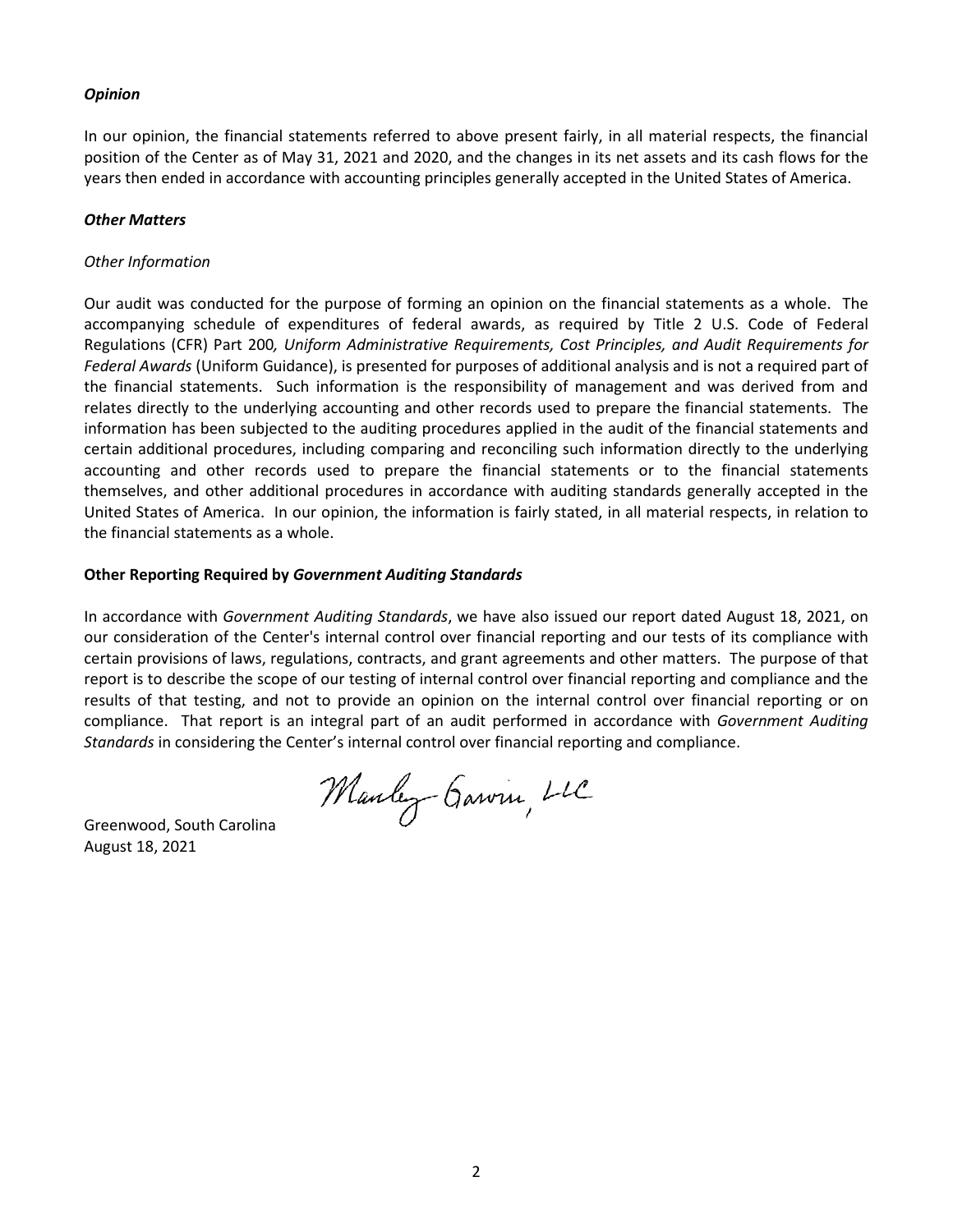## *Statements of Financial Position*

*May 31, 2021 and 2020*

|                                                |    | 2021       |                     | 2020       |
|------------------------------------------------|----|------------|---------------------|------------|
| <b>Assets</b>                                  |    |            |                     |            |
| Cash and cash equivalents                      | \$ | 7,218,038  | \$                  | 5,379,006  |
| Patient accounts receivable - net              |    | 1,121,715  |                     | 1,129,154  |
| Grant receivables                              |    | 217,166    |                     | 177,482    |
| Other accounts receivable                      |    | 127,113    |                     | 149,401    |
| Inventory                                      |    | 521,876    |                     | 770,669    |
| Other assets                                   |    | 215,992    |                     | 193,593    |
| Property and equipment - net                   |    | 7,994,736  |                     | 8,347,155  |
| <b>Total assets</b>                            | Ś. | 17,416,636 | $\ddot{\mathsf{S}}$ | 16,146,460 |
| <b>Liabilities and Net Assets</b>              |    |            |                     |            |
| <b>Liabilities</b>                             |    |            |                     |            |
| Accounts payable                               | \$ | 482,496    | \$                  | 302,677    |
| Accrued expenses                               |    | 574,000    |                     | 512,366    |
| <b>Accrued leave</b>                           |    | 633,974    |                     | 537,440    |
| CMS provider relief funds                      |    | 933,248    |                     |            |
| Deferred revenue                               |    | 53,660     |                     | 17,286     |
| Paycheck Protection Program (PPP) note payable |    |            |                     | 1,500,000  |
| Long-term debt                                 |    | 2,316,611  |                     | 2,715,425  |
| <b>Total liabilities</b>                       |    | 4,993,989  |                     | 5,585,194  |
| <b>Net assets</b>                              |    |            |                     |            |
| Without donor restriction                      |    | 12,395,779 |                     | 10,534,398 |
| With donor restriction                         |    | 26,868     |                     | 26,868     |
| Total net assets                               |    | 12,422,647 |                     | 10,561,266 |
| Total liabilities and net assets               | Ş  | 17,416,636 | Ş                   | 16,146,460 |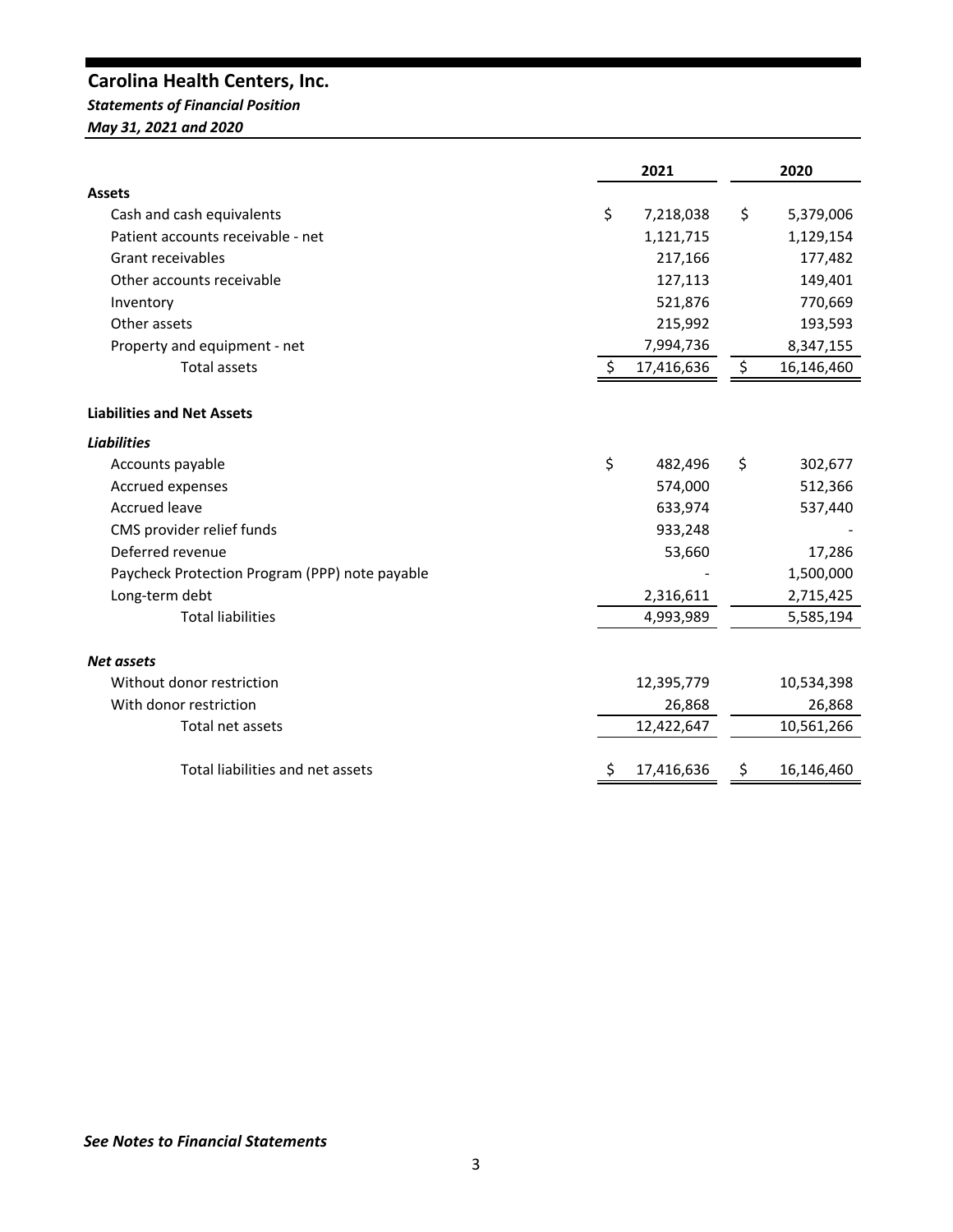### *Statements of Activities*

#### *For the years ended May 31, 2021 and 2020*

|                                         |                      | 2021                     |                |                      | 2020               |                 |
|-----------------------------------------|----------------------|--------------------------|----------------|----------------------|--------------------|-----------------|
|                                         | <b>Without Donor</b> | <b>With Donor</b>        |                | <b>Without Donor</b> | <b>With Donor</b>  |                 |
|                                         | <b>Restriction</b>   | <b>Restriction</b>       | 2021 Total     | <b>Restriction</b>   | <b>Restriction</b> | 2020 Total      |
| <b>Revenues and support</b>             |                      |                          |                |                      |                    |                 |
| Grant revenue                           | \$                   | 7,665,317<br>Ś           | 7,665,317<br>S | \$                   | 6,175,071<br>Ś.    | 6,175,071<br>S. |
| Patient revenue - net                   | 10,969,305           |                          | 10,969,305     | 12,029,641           |                    | 12,029,641      |
| Pharmacy sales - net                    | 18,920,848           |                          | 18,920,848     | 17,179,015           |                    | 17,179,015      |
| Rental and other income                 | 223,433              |                          | 223,433        | 57,591               |                    | 57,591          |
| Net assets released from restrictions   | 7,665,317            | (7,665,317)              |                | 6,175,071            | (6, 175, 071)      |                 |
| Total revenues and support              | 37,778,903           | $\overline{\phantom{0}}$ | 37,778,903     | 35,441,318           |                    | 35,441,318      |
| <b>Expenses</b>                         |                      |                          |                |                      |                    |                 |
| Program services                        |                      |                          |                |                      |                    |                 |
| Health care services                    | 21,411,027           |                          | 21,411,027     | 19,378,974           |                    | 19,378,974      |
| Cost of pharmacy sales                  | 10,077,495           |                          | 10,077,495     | 9,631,364            |                    | 9,631,364       |
| Supporting services                     | 5,930,080            |                          | 5,930,080      | 5,452,163            |                    | 5,452,163       |
| <b>Total expenses</b>                   | 37,418,602           |                          | 37,418,602     | 34,462,501           |                    | 34,462,501      |
| Excess/(deficit) of revenues            |                      |                          |                |                      |                    |                 |
| and support over/(under) expenses       | 360,301              |                          | 360,301        | 978,817              |                    | 978,817         |
| Other income and expenses               |                      |                          |                |                      |                    |                 |
| Paycheck protection program forgiveness | 1,500,000            |                          | 1,500,000      |                      |                    |                 |
| Investment income                       | 1,080                |                          | 1,080          | 3,587                |                    | 3,587           |
| Total other income and expenses         | 1,501,080            |                          | 1,501,080      | 3,587                |                    | 3,587           |
| <b>Changes in net assets</b>            | 1,861,381            |                          | 1,861,381      | 982,404              |                    | 982,404         |
| Net assets, beginning of year           | 10,534,398           | 26,868                   | 10,561,266     | 9,551,994            | 26,868             | 9,578,862       |
| Net assets, end of year                 | 12,395,779<br>S      | 26,868<br>\$             | \$12,422,647   | \$10,534,398         | 26,868<br>S        | \$10,561,266    |

### *See Notes to Financial Statements*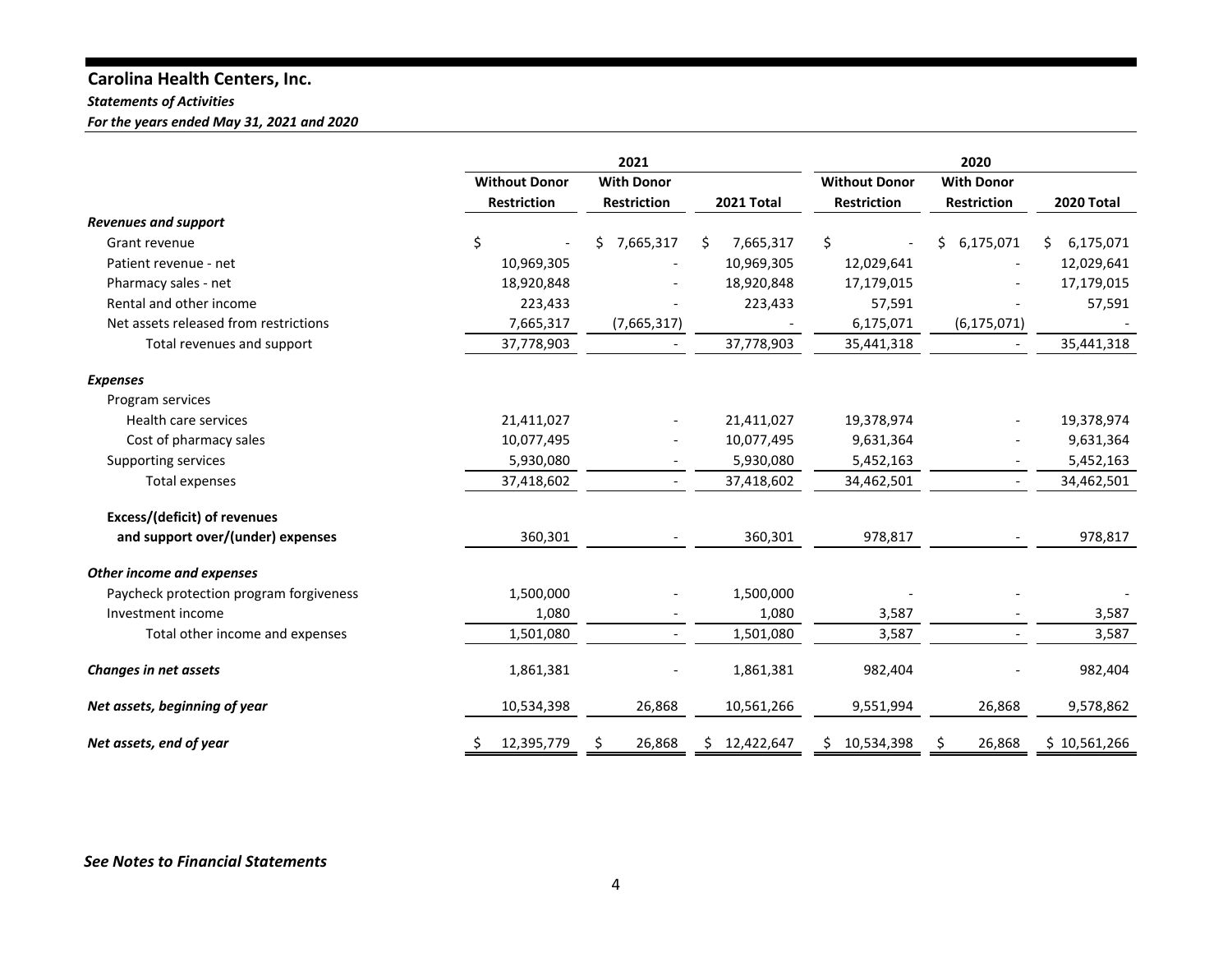# *Statements of Functional Expenses*

## *For the years ended May 31, 2021 and 2020*

|                            |                 | 2021              | 2020             |                 |                   |              |
|----------------------------|-----------------|-------------------|------------------|-----------------|-------------------|--------------|
|                            | Program         | <b>Supporting</b> |                  | Program         | <b>Supporting</b> |              |
|                            | <b>Services</b> | <b>Services</b>   | 2021 Total       | <b>Services</b> | <b>Services</b>   | 2020 Total   |
| <b>Building rent</b>       | 269,941<br>S    | \$                | 269,941<br>\$    | \$<br>192,165   | \$                | 192,165<br>S |
| Contractual services       | 657,507         | 391,820           | 1,049,327        | 496,732         | 403,733           | 900,465      |
| Cost of pharmacy sales     | 10,077,495      |                   | 10,077,495       | 9,631,364       |                   | 9,631,364    |
| Depreciation               | 668,951         | 91,221            | 760,172          | 605,996         | 82,636            | 688,632      |
| Dues and subscriptions     | 75,052          | 25,018            | 100,070          | 63,194          | 21,065            | 84,259       |
| Fringe benefits            | 2,141,443       | 832,783           | 2,974,226        | 2,161,355       | 840,527           | 3,001,882    |
| Insurance                  |                 | 131,779           | 131,779          |                 | 112,125           | 112,125      |
| Interest and other charges | 87,424          | 30,717            | 118,141          | 90,387          | 31,758            | 122,145      |
| Miscellaneous              | 49,495          | 35,841            | 85,336           | 58,958          | 42,694            | 101,652      |
| Personnel                  | 13,944,545      | 3,454,318         | 17,398,863       | 12,882,475      | 3,011,021         | 15,893,496   |
| Printing and advertising   | 194,703         | 72,014            | 266,717          | 178,304         | 65,948            | 244,252      |
| Professional fees          | 282,110         | 109,710           | 391,820          | 290,593         | 113,009           | 403,602      |
| Repairs and maintenance    | 1,098,370       | 261,882           | 1,360,252        | 816,016         | 190,020           | 1,006,036    |
| <b>Supplies</b>            | 1,630,909       |                   | 1,630,909        | 1,213,835       |                   | 1,213,835    |
| Telephone and postage      | 8,120           | 295,858           | 303,978          | 9,790           | 263,581           | 273,371      |
| Travel and training        | 160,913         | 181,392           | 342,305          | 171,062         | 257,589           | 428,651      |
| <b>Utilities</b>           | 141,544         | 15,727            | 157,271          | 148,112         | 16,457            | 164,569      |
| <b>Total expenses</b>      | 31,488,522      | 5,930,080         | 37,418,602<br>S. | 29,010,338      | \$5,452,163       | 34,462,501   |

### *See Notes to Financial Statements*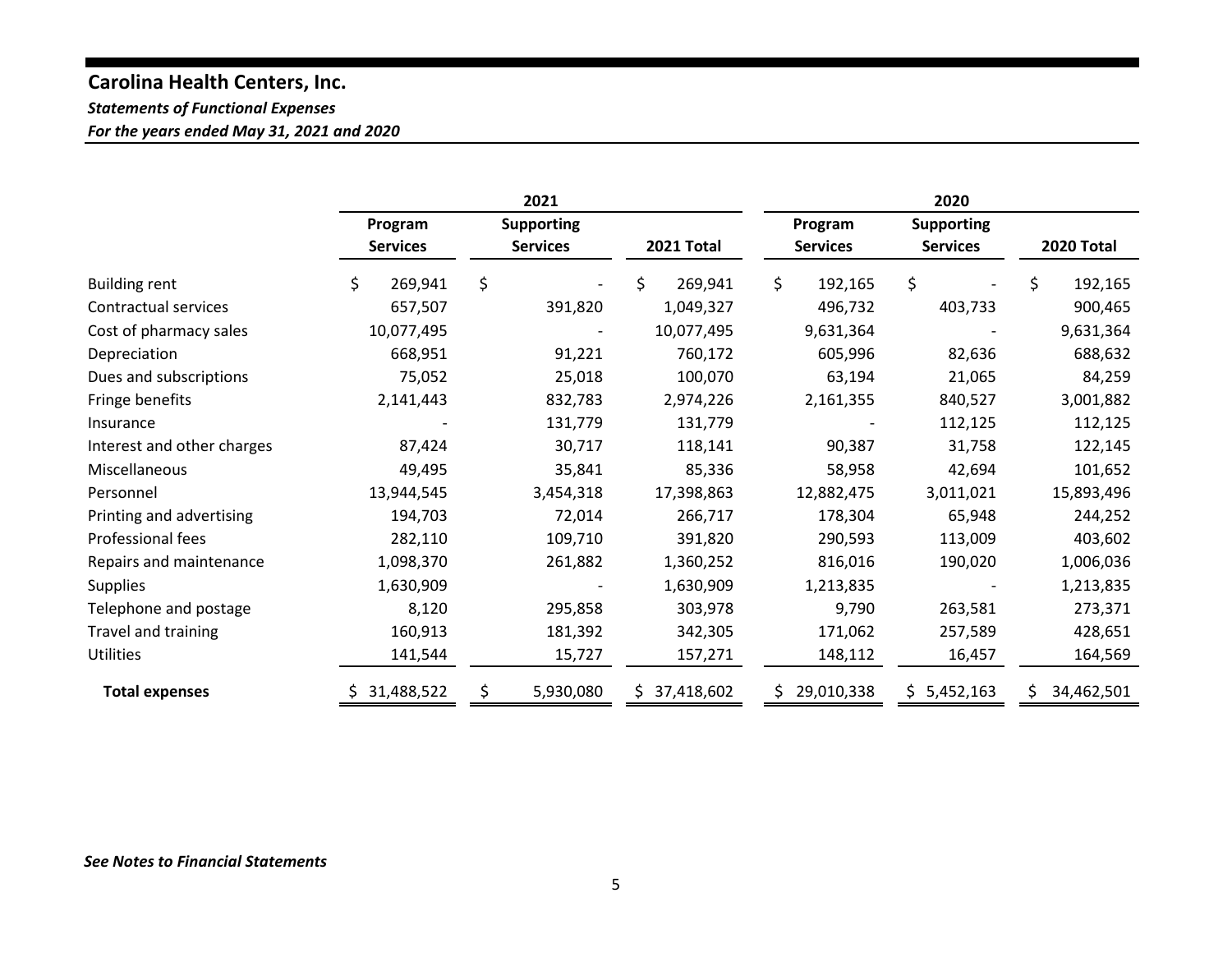*Statements of Cash Flows*

*For the years ended May 31, 2021 and 2020*

|                                                      | 2021 |             | 2020 |            |
|------------------------------------------------------|------|-------------|------|------------|
| <b>Operating activities</b>                          |      |             |      |            |
| Changes in net assets                                | \$   | 1,861,381   | \$   | 982,404    |
| Adjustments to reconcile change in net assets        |      |             |      |            |
| to cash provided by/(used for) operating activities: |      |             |      |            |
| Depreciation                                         |      | 760,172     |      | 688,632    |
| Changes in assets and liabilities                    |      |             |      |            |
| Accounts receivable                                  |      | 445,342     |      | 1,305,206  |
| Allowance for uncollectible accounts                 |      | (437,903)   |      | (437,903)  |
| Grants receivables                                   |      | (39, 684)   |      | (53, 650)  |
| Other accounts receivables                           |      | 22,288      |      | (108, 033) |
| Inventory                                            |      | 248,793     |      | (50, 790)  |
| Other assets                                         |      | (22, 399)   |      | (43, 468)  |
| Accounts payable                                     |      | 179,819     |      | 33,545     |
| Accrued expenses                                     |      | 61,634      |      | 151,529    |
| <b>Accrued leave</b>                                 |      | 96,534      |      | 76,147     |
| CMS provider relief funds                            |      | 933,248     |      |            |
| Deferred revenue                                     |      | 36,374      |      | 3,245      |
| Net cash provided by/(used for) operating activities |      | 4,145,599   |      | 2,546,864  |
| <b>Investing activities</b>                          |      |             |      |            |
| Purchase of property and equipment                   |      | (407, 753)  |      | (840, 584) |
| Net cash provided by/(used for) investing activities |      | (407, 753)  |      | (840, 584) |
| <b>Financing activities</b>                          |      |             |      |            |
| Proceeds from long term debt                         |      |             |      | 2,148,156  |
| Payments on long term debt                           |      | (398, 814)  |      | (267, 401) |
| Paycheck Protection Program Forgiveness              |      | (1,500,000) |      |            |
| Net cash provided by/(used for) financing activities |      | (1,898,814) |      | 1,880,755  |
| Net increase/(decrease) in cash and cash equivalents |      | 1,839,032   |      | 3,587,035  |
| Cash and cash equivalents, beginning of year         |      | 5,379,006   |      | 1,791,971  |
| Cash and cash equivalents, end of year               | \$   | 7,218,038   | \$   | 5,379,006  |
| Supplemental disclosures of cash flow information    |      |             |      |            |
| Cash paid for interest                               | \$   | 118,141     | \$   | 122,149    |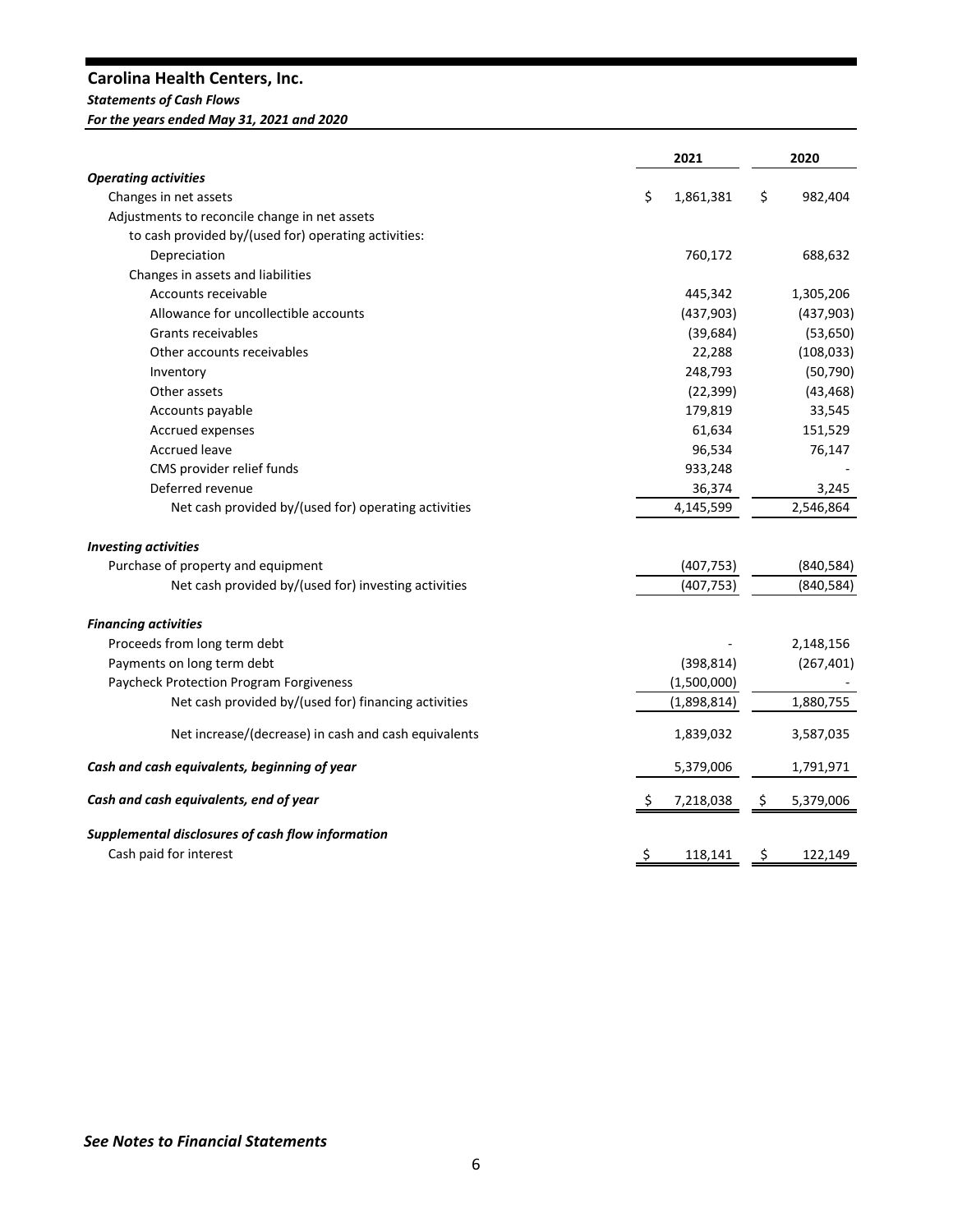#### **Note 1. Summary of Significant Accounting Policies**

Carolina Health Centers, Inc. (the Center) was established as a non-profit corporation pursuant to the laws and regulations of the State of South Carolina on June 28, 1977, to assess the medical needs and develop a comprehensive program designed to improve primary medical care services to McCormick, Edgefield, Greenwood, Abbeville, Laurens and Saluda counties. Since being established, the Center has received federal funds to service the needs of this area. The Center extends credit to patients served.

#### *Financial statement presentation:*

The financial statements of the Center are prepared on the accrual basis of accounting in accordance with accounting principles generally accepted in the United States of America. The Center reports information regarding its financial position and activities according to two classes of net assets as follows:

- a. **Net Assets without Donor Restrictions**—These net assets generally result from revenues generated by receiving contributions that have no donor restrictions, providing services, and receiving interest from operating investments, less expenses incurred in providing program related services, raising contributions, and performing administrative functions. This class of net assets accounts for all resources over which the Board of Directors has discretionary control to use in carrying on the operations of the Center in accordance with its charter and bylaws. It also accounts for the Center's net investment in fixed assets. In addition, it includes self-imposed limits such as voluntary resolutions by the Board of Directors.
- b. **Net Assets with Donor Restrictions**—These net assets result from gifts of cash and other assets that are received with donor stipulations that limit the use of the donated assets, either temporarily or permanently, until the donor restriction expires, that is until the stipulated time restriction ends or the purpose of the restriction is accomplished, the net assets are restricted. The Center had \$26,868 of donor restricted net assets at May 31, 2021 and 2020, respectively.

#### *Cash and cash equivalents:*

Cash and cash equivalents consist of cash held in checking and money market accounts and certificates of deposit with original maturities of less than 90 days.

#### *Contributions:*

Contributions received are recorded as unrestricted or restricted support depending on the existence and/or nature of any donor restrictions. All contributions are considered to be available for unrestricted use unless specifically restricted by the donor. Amounts received that are designated for future periods or restricted by the donor for specific purposes are reported as restricted support that increases those net asset classes. When a restriction expires, net assets with donor restrictions are reclassified to net assets without donor restrictions and reported in the statements of activities as net assets released from restrictions. Contributed property and equipment is recorded at fair value at the date of donation.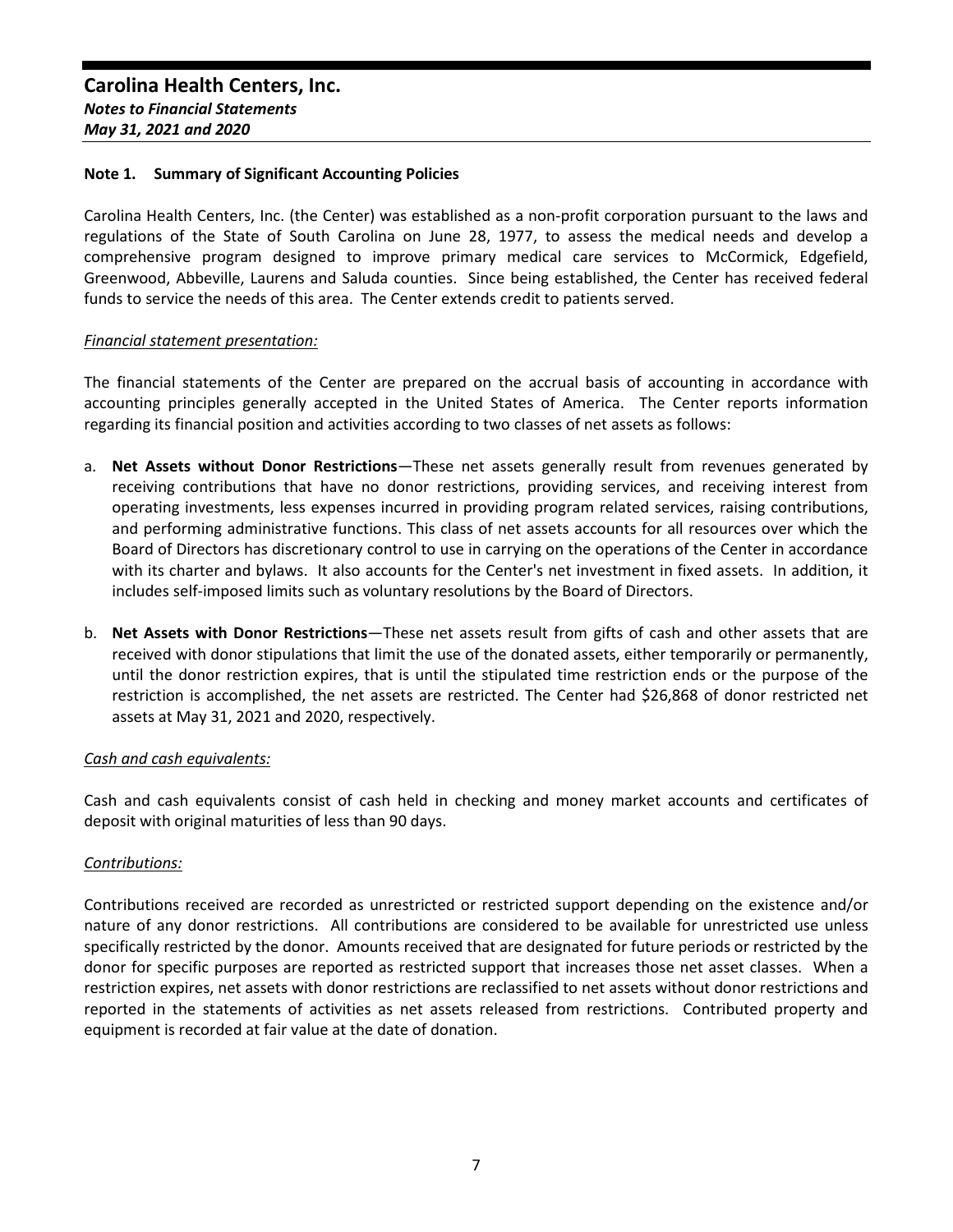#### **Note 1. Summary of Significant Accounting Policies, Continued**

#### *Revenue:*

#### *Grants*

The Center recognizes Federal grant awards when they are earned. Thus, Federal grant awards are recognized only to the extent that allowable grant expenses have been incurred. Federal grant funds received prior to incurring allowable grant program expenses are recorded as deferred grant revenue.

#### *Patient service revenue*

Patient service revenue is recorded at amounts that the Center anticipates collecting from Medicare, Medicaid, private or commercial insurance, or individuals, less a provision for uncollectible accounts. The rates charged to individuals are determined by an income discount scale, which is based on federal poverty level guidelines.

Revenues generated from patients by payor are as follows:

|                      | 2021 | 2020 |
|----------------------|------|------|
| Medicare             | 26%  | 23%  |
| Medicaid             | 31   | 33   |
| Commercial insurance | 22   | 24   |
| Self-pay             | 21   | 20   |
|                      | 100% | 100% |

Management determines the allowance for uncollectible accounts by regularly evaluating receivables and considering aging of receivable balances and current economic conditions. Receivables are written off when deemed uncollectible. Recoveries of receivables previously written off are recorded as revenue when received.

#### *Third party contractual adjustments:*

Retroactively calculated third-party contractual adjustments are accrued on an estimated basis in the period the related services are rendered. Net patient service revenue is adjusted as required in subsequent periods based on final settlements.

#### *Performance indicator:*

The performance indicator is operating income. Changes in net assets without donor restrictions, which are excluded from operating income, include investment income, equity investment activity and gain or loss on disposal of fixed assets.

#### *Inventories:*

Inventories of pharmaceuticals and other supplies are stated at the lower of cost (first-in, first-out) or market.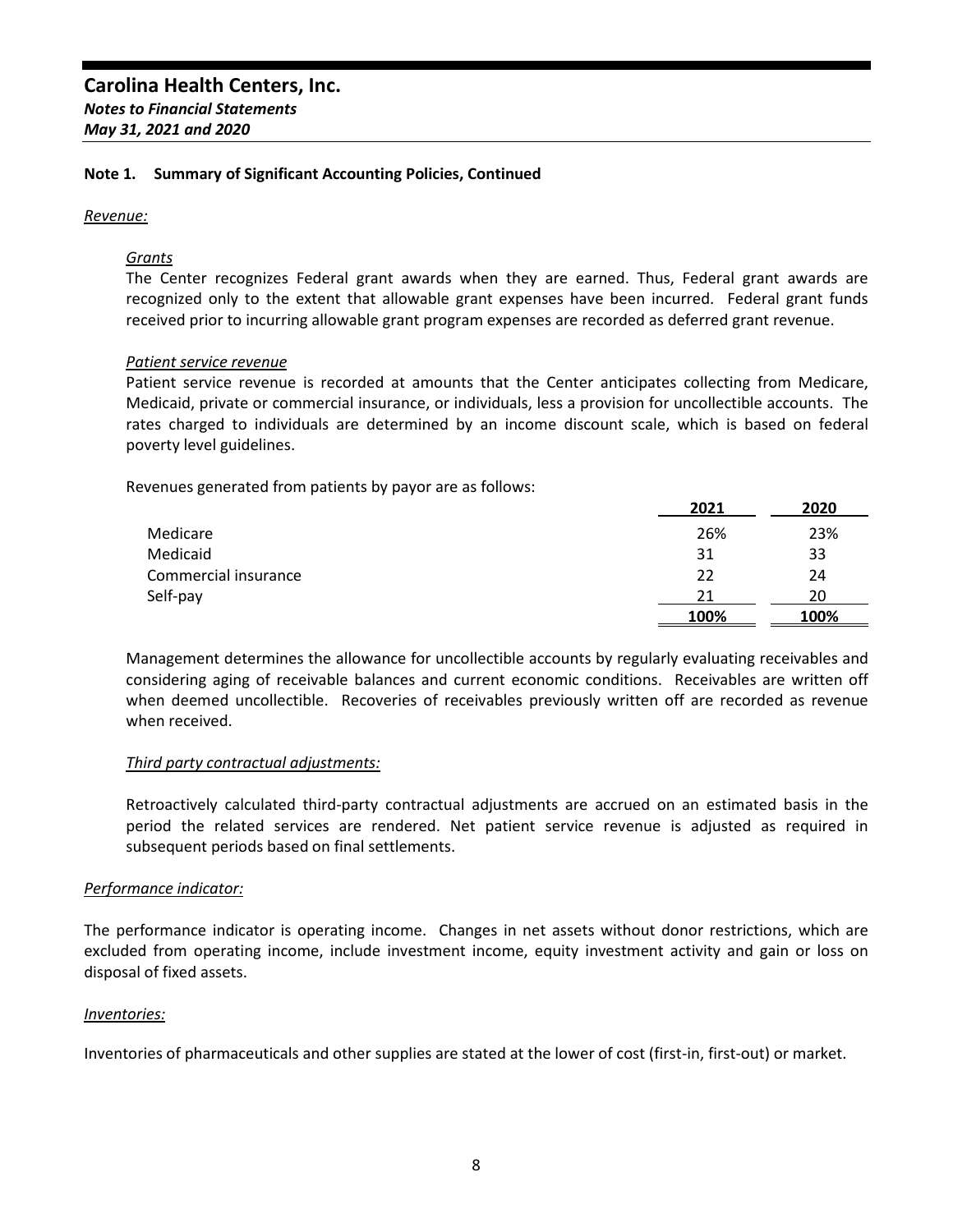#### **Note 1. Summary of Significant Accounting Policies, Continued**

#### *Property, plant and equipment:*

Property, plant and equipment are stated at cost less accumulated depreciation. Depreciation is provided for by the straight-line method, based on the estimated useful lives of the respective assets. Interest costs, if any, less related interest income, incurred during the construction period are capitalized as a cost of the constructed assets. The Center capitalizes assets that have a useful life of more than one year and cost more than \$5,000.

#### *Income taxes:*

The Center is a not-for-profit corporation as described in Section 501(c)(3) of the Internal Revenue Code and is exempt from federal income taxes on related income.

Management evaluates any uncertain tax positions or unrecognized tax benefits or liabilities that may exist. Management does not believe that any material uncertain tax positions or unrecognized tax benefits or liabilities exist for the years ended May 31, 2021 or 2020. The Center's policy is to report accrued interest related to unrecognized tax benefits, when applicable, as interest expense and to report penalties as other expense. With few exceptions, the Center is no longer subject to income tax examinations by the U.S. federal, state, or local tax authorities for years before 2018.

#### *Other investments:*

Generally, investments in which the Center has significant influence, but not control, and an ownership interest of between 20 percent and 50 percent, are accounted for using the equity method of accounting. Under the equity method, the investment is initially recognized at cost, and the carrying amount is increased or decreased to recognize the investor's share of the profit or loss of the investee. The investment is reduced to zero when losses exceed the total investment. Losses not recognized offset future profits from the investment.

Investments in which the entity does not have significant influence, generally less than 20 percent of the voting rights are accounted for using the cost method of accounting. Under the cost method, the Center records the investment at cost and recognizes as income the dividends received that are distributed from the net accumulated earnings of the investee since the date of investment.

#### *Compensated absences:*

Accumulated vacation leave is recorded as an expense and a liability as the benefits accrue to employees. Fulltime employees of the Center accrue vacation at various rates based on the employee's number of service years. Annual leave may be accrued only up to a maximum number of hours based on an employee's number of years of service. Upon termination or retirement, employees are paid for unused, accumulated vacation. The liability for accumulated vacation leave amounted to \$633,974 and \$537,440 at May 31, 2021 and 2020, respectively.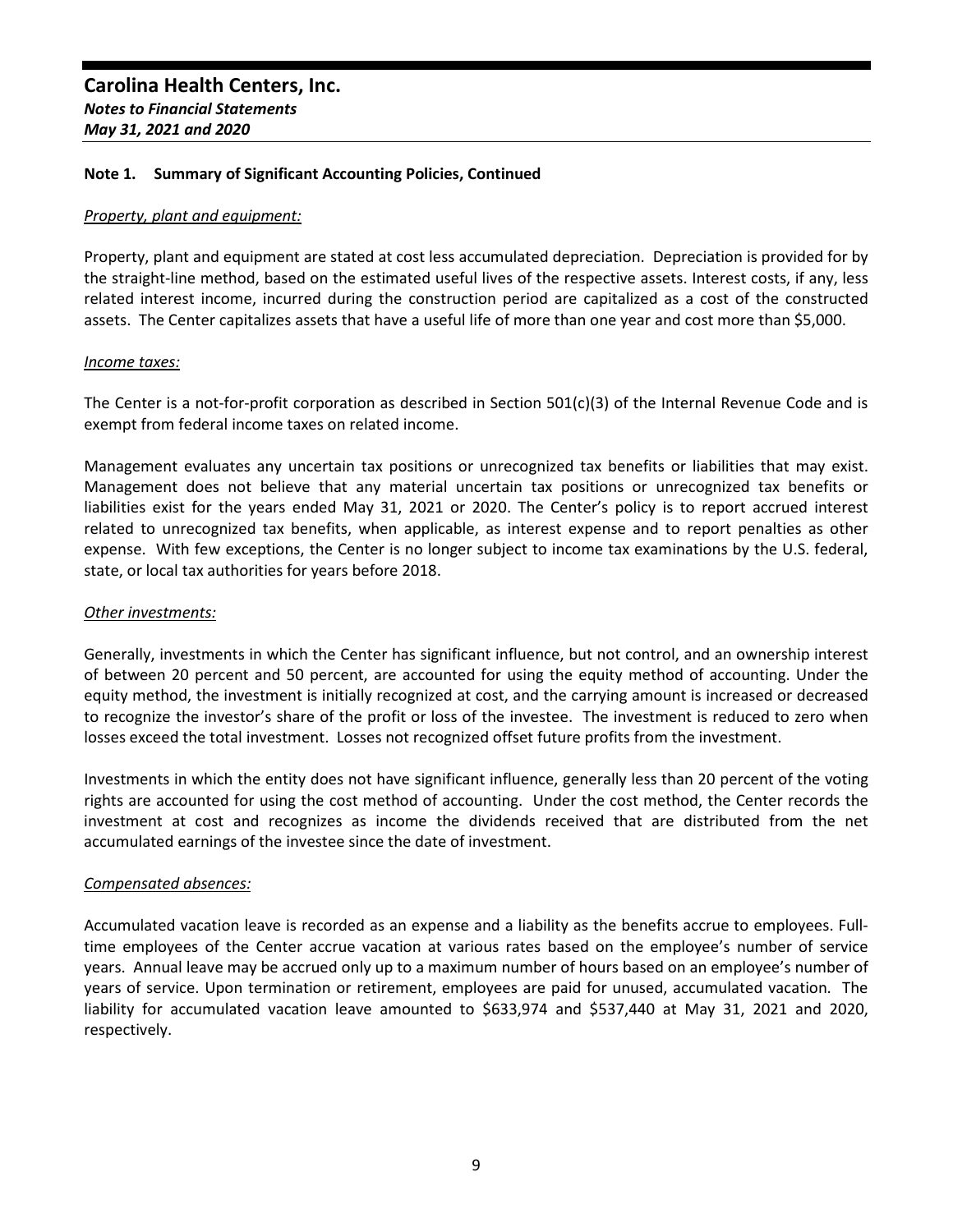#### **Note 1. Summary of Significant Accounting Policies, Continued**

#### *Advertising costs:*

Advertising costs, consisting primarily of advertisement of services offered by the Center, are expensed as incurred. Advertising expense for the years ended May 31, 2021 and 2020, was \$180,830 and \$198,716, respectively.

#### *Expense allocation:*

Directly identifiable expenses are charged to programs and supporting services. Expenses related to more than one function are charged to programs and supporting services on the basis of periodic time and expense studies. Management and general expenses include those expenses that are not directly identifiable with any other specific function but provide for the overall support and direction of the Center.

#### *Estimates:*

The preparation of financial statements in conformity with accounting principles generally accepted in the United States of America requires management to make estimates and assumptions that affect the amounts of assets and liabilities and the reported amounts of revenues and expenses during the period. Actual results could differ from those estimates.

#### **Note 2. Concentrations of Credit Risk**

As of May 31, 2021, the Center's carrying amount of deposits was \$7,212,765 and the bank balances were \$7,472,845 at various financial institutions. The Center had petty cash totaling \$5,273 as of May 31, 2021. As of May 31, 2021, the Center had deposits totaling \$6,722,845 that were not covered by Federal Depository Insurance Corporation (FDIC) insurance. As of May 31, 2020, the Center's carrying amount of deposits was \$5,376,505 and the bank balances were \$5,455,826 at various financial institutions. The Center had petty cash totaling \$2,501 as of May 31, 2020. As of May 31, 2020, the Center had deposits totaling \$4,880,884 that were not covered by Federal Depository Insurance Corporation (FDIC) insurance.

#### **Note 3. Investments**

The Center has a 30.77 percent interest in AMICUS Health, LLC (AMICUS). AMICUS Health, LLC was formed to develop diversified revenue streams to support member health centers' non-profit mission and provide laboratory services for each member health center. The Center's investment is accounted for using the equity method of accounting. AMICUS began operations during the year ended May 31, 2014. Through May 31, 2021, the Center's investment was \$100,000, consisting of the original investment. In August 2019, AMICUS ceased performing lab tests. Between August 2019 and May 2020, AMICUS disposed of all assets except \$122,833 in a local checking account. AMICUS expects no additional liabilities arising from an IRS income tax filing matter and once that matter has been resolved, AMICUS will distribute the remaining \$122,833 on a pro rata basis to the its members. Due to the uncertainty that exists as of May 31, 2021, the Center has recorded an allowance equal to its initial investment in AMICUS.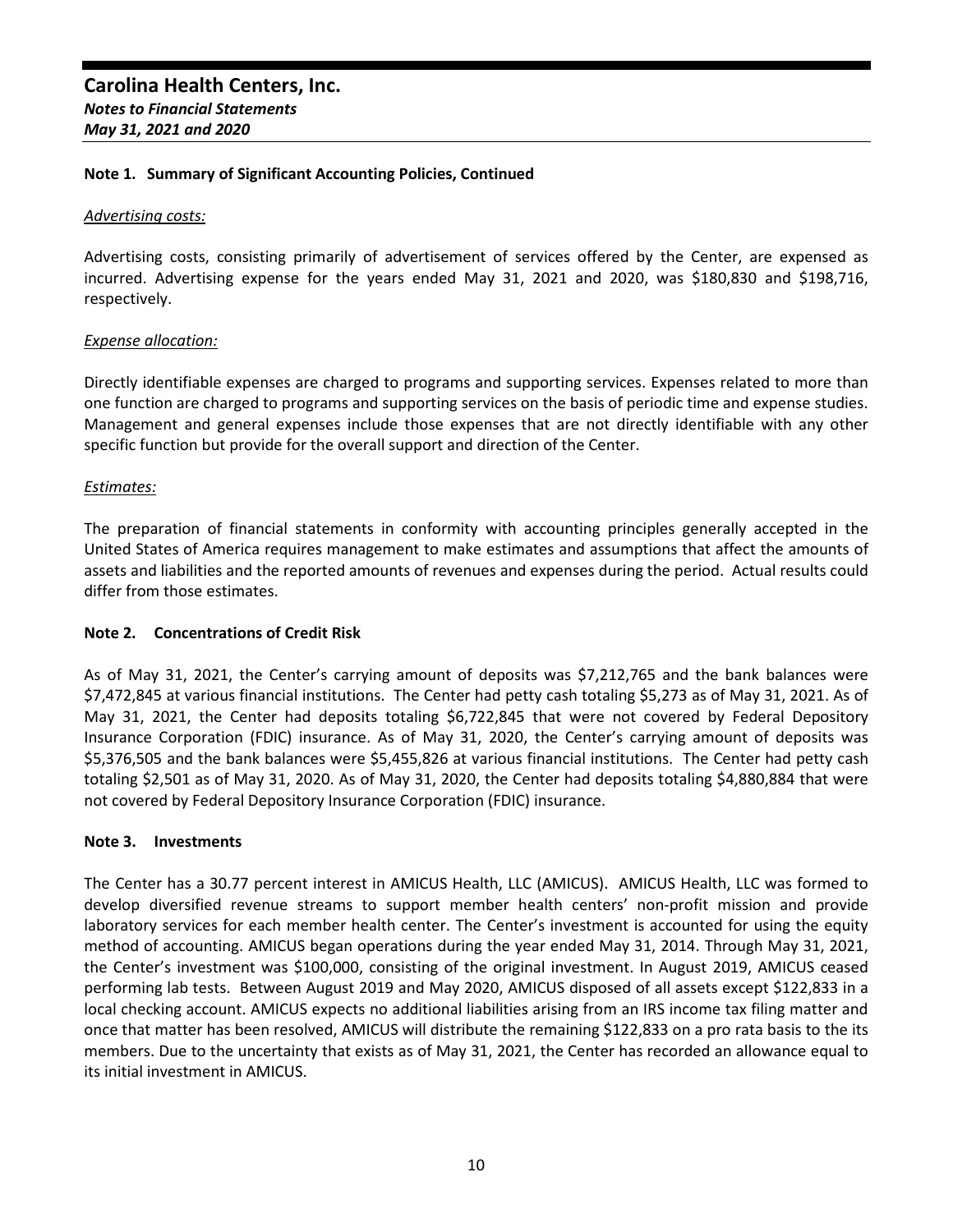#### **Note 3. Investments, Continued**

The Center also has an investment in the common stock of Community Integrated Management Services, LLC (CIMS). CIMS was formed to develop and implement clinical and financial protocols that will provide enhanced clinical services to the patients that each member services, participate in managed care contracts on behalf of its members, and provide more efficient clinical services to the patients of each member through standardized clinical protocols and outcomes. As the Center owned less than 20 percent of the common stock at May 31, 2021 and 2020, the investment was accounted for using the cost method of accounting. The carrying value of the investment was \$16,379 at May 31, 2021 and 2020, respectively, and is recorded in other assets.

#### **Note 4. Patient Accounts Receivable**

Accounts receivable balances for patient service fees are summarized as follows at May 31:

|                                             | 2021         | 2020        |
|---------------------------------------------|--------------|-------------|
| Patient fees                                | 2,586,040 \$ | 2,701,247   |
| Pharmacy receivables                        | 620.182      | 545,889     |
| Less: Allowance for contractual adjustments | (498, 639)   | (555,069)   |
| Allowance for uncollectible accounts        | (1,585,868)  | (1,562,913) |
| Patient accounts receivable - net           | 1,121,715    | 1,129,154   |

#### **Note 5. Property and Equipment**

A summary of property and equipment is as follows at May 31:

|                                 | 2021             | 2020             |
|---------------------------------|------------------|------------------|
| Land, building and improvements | 10,353,563<br>S. | S.<br>10,307,748 |
| Capital projects in process     | 198,494          |                  |
| Furniture and equipment         | 3,598,025        | 3,574,937        |
| Automobiles                     | 317.664          | 317,664          |
| Total                           | 14,467,746       | 14,200,349       |
| Less: Accumulated depreciation  | (6,473,010)      | (5,853,194)      |
| Property and equipment - net    | 7,994,736        | 8,347,155        |

The following is a summary of the estimated useful lives of the property, plant and equipment used to determine depreciation:

| Land, building and improvements | 15-39 vears |
|---------------------------------|-------------|
| Furniture and equipment         | 3-10 years  |
| Automobiles                     | 5 years     |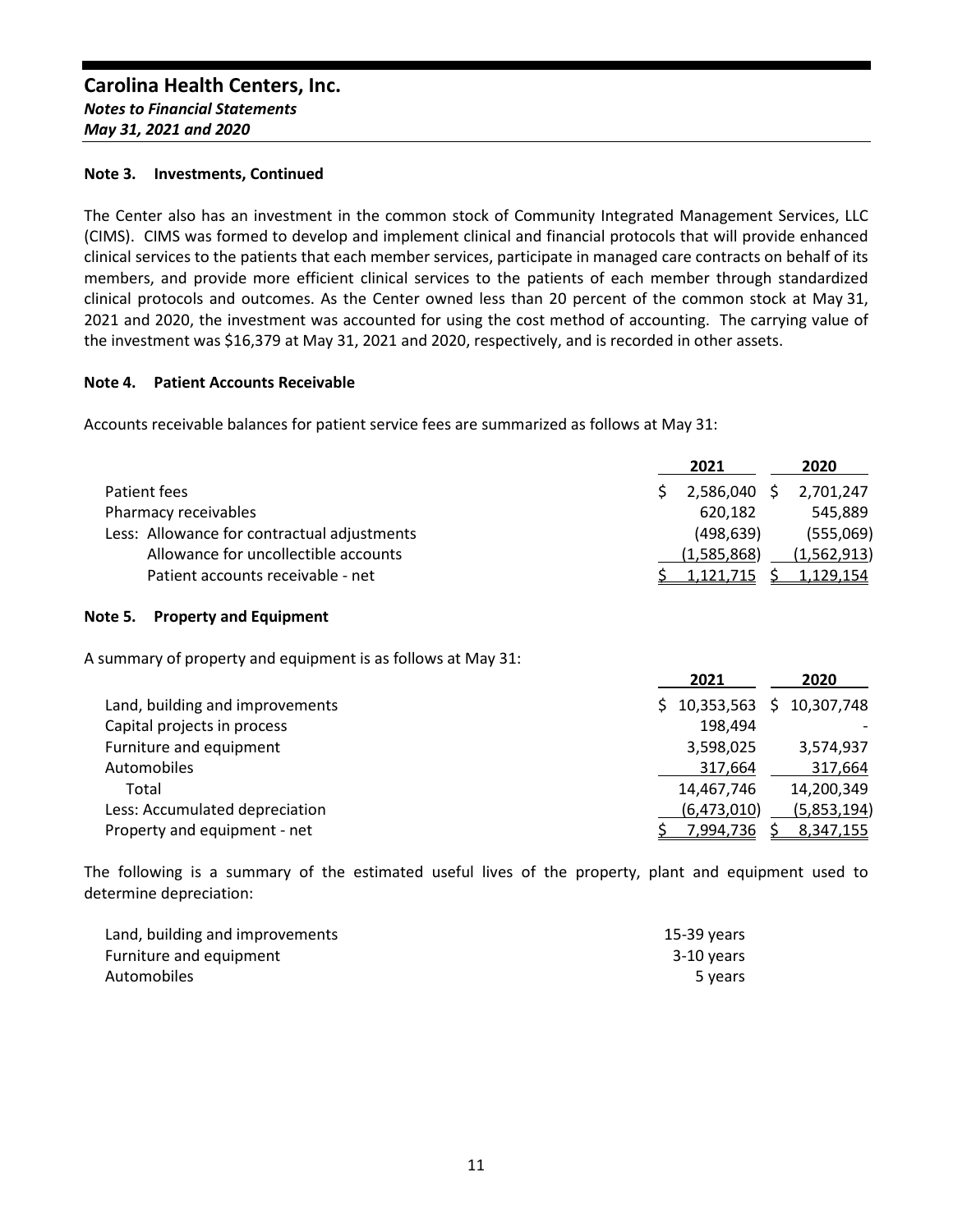#### **Note 6. Payroll Protection Program (PPP) Note Payable**

In April 2020, the Center applied for and received loan proceeds in the amount of \$1,500,000 under the Paycheck Protection program (PPP). The PPP, established as part of the Coronavirus Aid, Relief and Economic Security Act (CARES Act), provides for loans to qualifying businesses for amounts up to 2.5 times of the average monthly payroll expenses of the qualifying business. The company received full forgiveness in the amount of \$1,500,000 on March 16, 2021.

#### **Note 7. Long-term Debt and Obligations**

Notes payable consist of the following at May 31:

|                                                                                                                                                                                                                                                | 2021               | 2020             |
|------------------------------------------------------------------------------------------------------------------------------------------------------------------------------------------------------------------------------------------------|--------------------|------------------|
| Note payable to a financial institution in monthly installments of \$2,324<br>through July 2029, including interest at 4.25%. Collateralized by<br>building and land.                                                                          | \$<br>$184,115$ \$ | 212,652          |
| Note payable to a financial institution in monthly installments of \$4,905<br>through October 2026, including interest at 5.29%. Collateralized by<br>building and land.                                                                       | 276,084            | 318,877          |
| Note payable to a financial institution in monthly installments of \$1,346<br>through October 2026, including interest at 5.29%. Collateralized by<br>a building.                                                                              | 75,770             | 87,515           |
| Note payable to a financial institution in monthly installments of \$21,294<br>through December 2024, including interest at 4.2%. Collateralized by<br>building, furniture and fixtures.                                                       | 845,537            | 1,059,184        |
| Note payable to a financial institution in monthly installments of \$10,021<br>through September 2028, including interest at 4.00%. Collateralized<br>by building, land, furniture and fixtures and assignment of rents,<br>revenues and fees. | 761,652            | 849,066          |
| Note payable to the USDA in monthly installments of \$2,237 through<br>September 2028, including interest at 4.25%. Collateralized by a<br>building.                                                                                           | 173,453            | 188,131          |
| Total                                                                                                                                                                                                                                          | <u>2,316,611</u>   | <u>2,715,425</u> |

One of the Center's debt agreements requires the Center to meet certain covenants which include limitations on capital expenditures. The Center's capital expenditures were within those limitations for the years ending May 31, 2021 and 2020, respectively.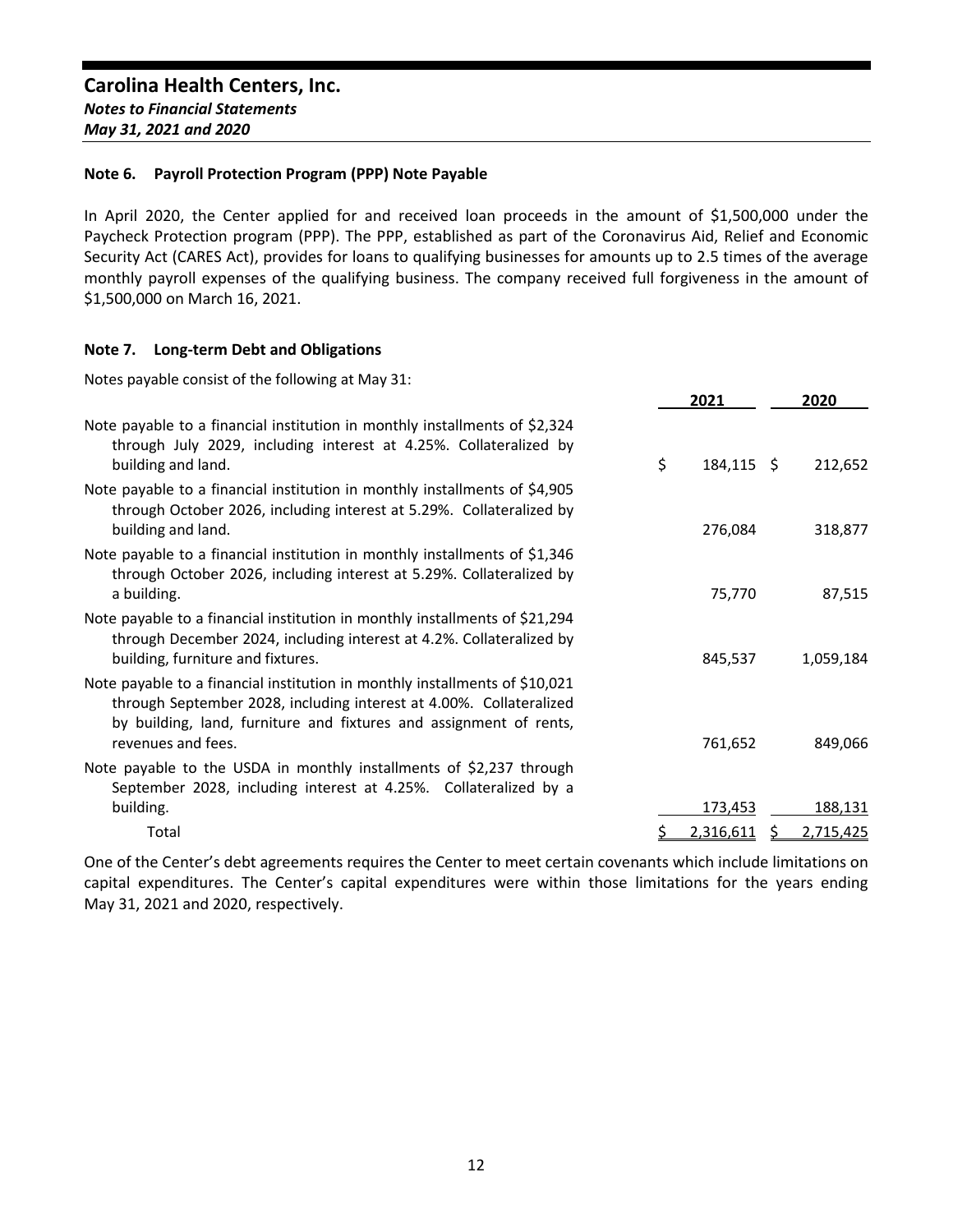#### **Note 7. Long-term Debt and Obligations, Continued**

The maturities of these notes payable are as follows:

|            | <b>Amount</b> |
|------------|---------------|
| 2021       | 426,097<br>\$ |
| 2022       | 445,166       |
| 2023       | 465,096       |
| 2024       | 364,523       |
| 2025       | 239,553       |
| Thereafter | 376,176       |
|            | 2,316,611     |

#### **Note 8. Net Assets With Donor Restrictions**

Net assets with donor restrictions consist of the following at May 31:

|                                       | 2021      | 2020   |
|---------------------------------------|-----------|--------|
| Escrow balances required by USDA loan | 26,868 \$ | 26,868 |

#### **Note 9. Commitments, Contingencies, Risks and Uncertainties**

The Center is subject to potential credit risk related to accounts receivable from patients and third-party payors. Third-party payors are primarily Medicare, Medicaid, Blue Cross of South Carolina and affiliates and other commercial insurance, which provide reimbursement on patient accounts on a regular basis.

The mix of receivables from patient and third-party payors are as follows (presented at gross receivable amount) at May 31:

|                            | 2021 | 2020        |
|----------------------------|------|-------------|
| Medicare                   | 23%  | 21%         |
| Medicaid                   | 27   | 29          |
| Other commercial insurance | 17   | 14          |
| Self-pay                   | 33   | 36          |
|                            | 100% | <u>100%</u> |

Federally funded grant programs are routinely subject to audits by various funding agencies. Such audits could result in claims against the Center's resources. No audits have occurred as of the date of this report; therefore, no provision has been made for any liabilities that may arise since the amounts, if any, cannot be determined.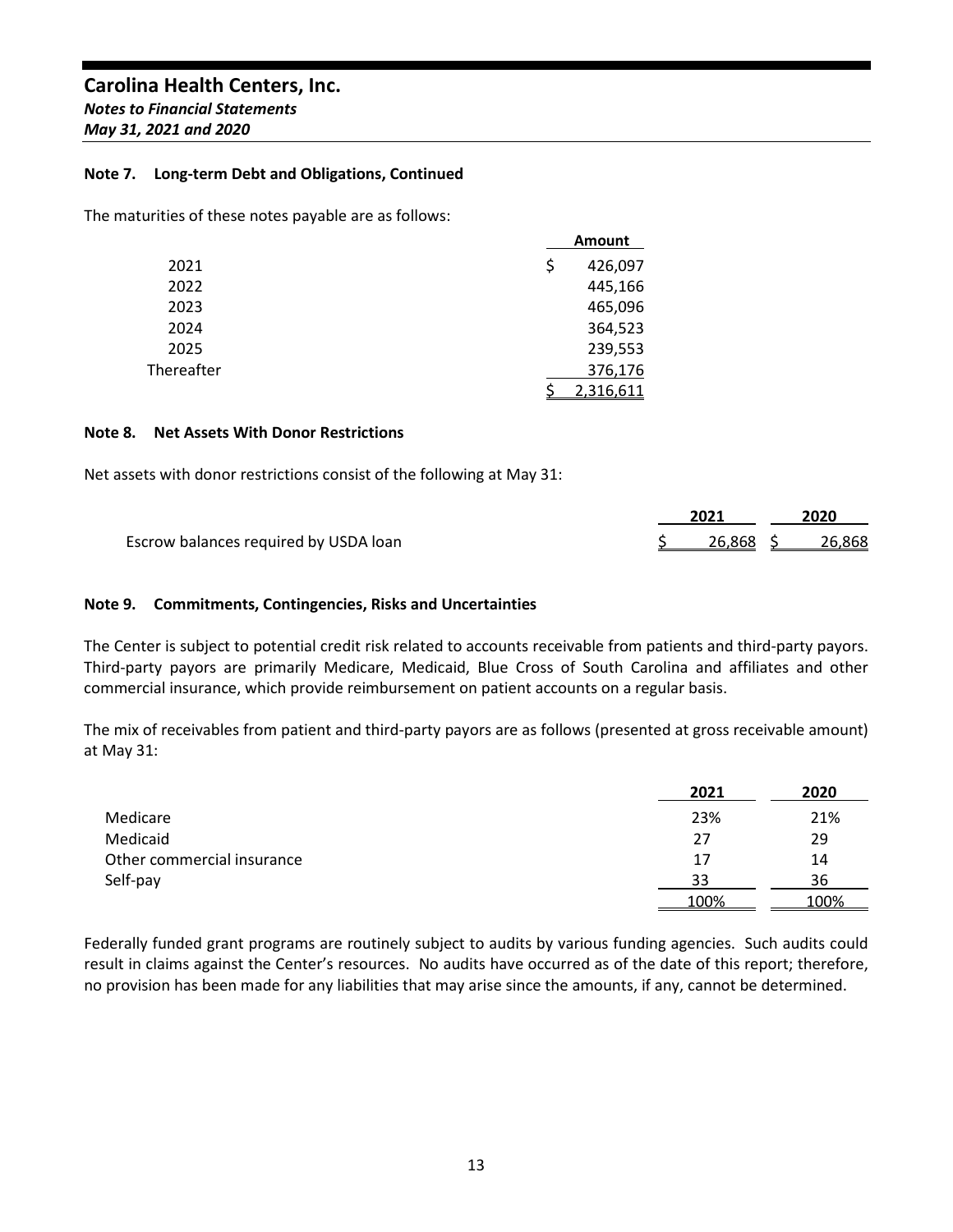### **Note 9. Commitments, Contingencies, Risks and Uncertainties, Continued**

The Center leases a clinic facility at the Laurens County Memorial Hospital on a month-to-month basis for \$2,200 per month. Under terms of the lease, the tenant is required to pay all utilities, property taxes and maintenance on the property. The Center also leases a clinic facility in McCormick under a lease which expires in September of 2040 with a current monthly payment of \$11,916. The Center also leases a facility in Greenwood under a lease which expires March 15, 2022 with a current yearly payment of \$30,000. The lease has an option to extend for an additional three years at the conclusion of the initial lease term. Lease expense was \$269,941 and \$192,165 as of May 31, 2021 and 2020, respectively.

Approximate minimum lease payments at May 31, 2021, are as follows:

|                      | <b>Amount</b> |
|----------------------|---------------|
| 2022                 | \$<br>229,396 |
| 2023                 | 229,396       |
| 2024                 | 230,896       |
| 2025                 | 230,896       |
| 2026                 | 230,896       |
| 2027-2031            | 1,162,353     |
| 2032-2036            | 1,162,353     |
| 2037-2041            | 1,162,353     |
| 2042-2047            | 1,162,353     |
| Total lease payments | 5,800,892     |

The 2019 novel coronavirus ("COVID-19"), has adversely affected, and may continue to adversely affect economic activity globally, nationally and locally. It is unknown the extent to which COVID-19 may spread, may have a destabilizing effect on financial and economic activity and may increasingly have the potential to negatively impact the Center's and its customer's costs, demand for the Center's products and services, and the U.S. economy. These conditions could adversely affect the Center's business, financial condition and results of operations. Further, COVID-19 may result in health or other government authorities requiring the closure of the Center's operations or other businesses of the Center's customers and suppliers, which could significantly disrupt the Center's operations. The extent of the adverse impact of the COVID-19 outbreak on the Center can't be predicted at this time.

The Center received approximately \$1,490,000 of CMS provider relief funds in April and May 2020 to utilize for lost revenue due to the COVID-19 pandemic. The Center utilized approximately \$557,000 of the funds to offset direct expenses and is awaiting further guidance if it will be able to use the remaining \$933,000. The remaining portion has been recorded as a liability until further guidance is given.

#### **Note 10. Retirement Plan**

The Center provides a Tax-Sheltered Annuity Retirement Plan for all eligible employees. The Center matched employee contributions at the rate of fifty cents on the dollar for the first 5 percent of employee wages for all employees participating in the plan for fiscal year ended 2021. For fiscal year ended 2020, the Center matched employee contributions at the rate of twenty-five cents on the dollar for the first 5 percent of employee wages. Retirement plan expense for the years ended May 31, 2021 and 2020, was \$247,870 and \$111,751, respectively.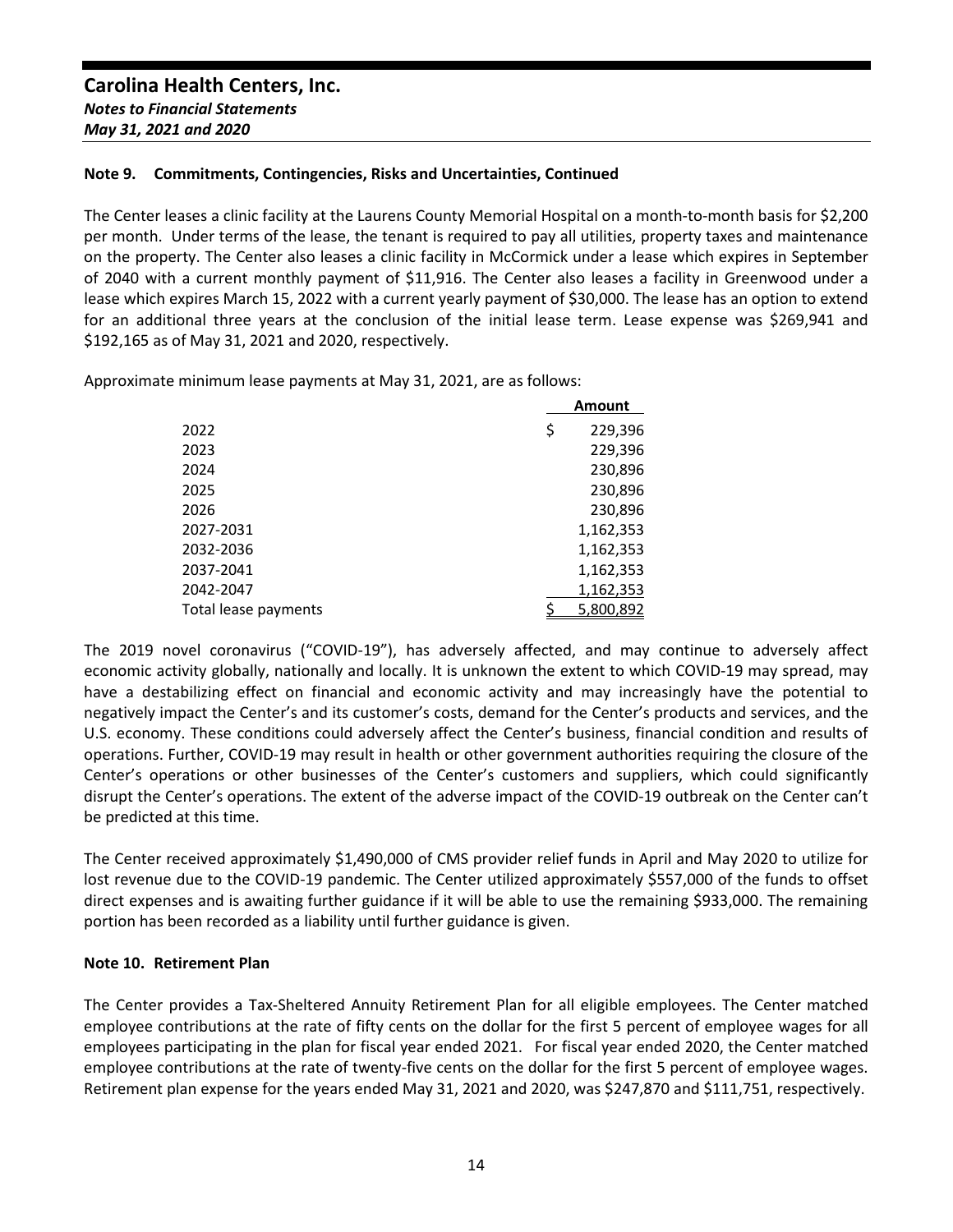#### **Note 11. Medical Malpractice Insurance and Related Claims**

As a Federally Qualified Health Center, the Center is covered under the Federal Tort Claims Act and will be defended by the federal government should claims occur.

#### **Note 12. Related Party Transactions**

The Carolina Health Centers Foundation (the Foundation) is a separate legal entity that exists solely for the benefit of the Center. During the years ended May 31, 2021 and 2020, there was no activity in the Foundation.

#### **Note 13. Liquidity and Funds Available**

Financial assets:

|                                                                        |   | 2021      |   | 2020             |
|------------------------------------------------------------------------|---|-----------|---|------------------|
| Cash and cash equivalents                                              | S | 7,218,038 | S | 5,379,006        |
| Patient accounts receivable - net                                      |   | 1,121,715 |   | 1,129,154        |
| Grant receivables                                                      |   | 217,166   |   | 177,482          |
| Other accounts receivable                                              |   | 127,113   |   | 149,401          |
| Inventory                                                              |   | 521,876   |   | 770,669          |
| Financial assets, at year-end                                          |   | 9,205,908 |   | 7,605,712        |
| Less those unavailable for general expenditure within one year due to: |   |           |   |                  |
| Funds restricted for escrow balances required by USDA loan             |   | (26, 868) |   | (26,868)         |
| Financial assets available to meet cash needs for general expenditures |   |           |   |                  |
| within one year                                                        |   | 9,179,040 |   | <u>7,578,844</u> |

#### **Note 14. Subsequent Events**

In preparing these financial statements, the Center's management has evaluated events and transactions for potential recognition through the date of the independent auditor's report, the date the financial statements were available for issuance.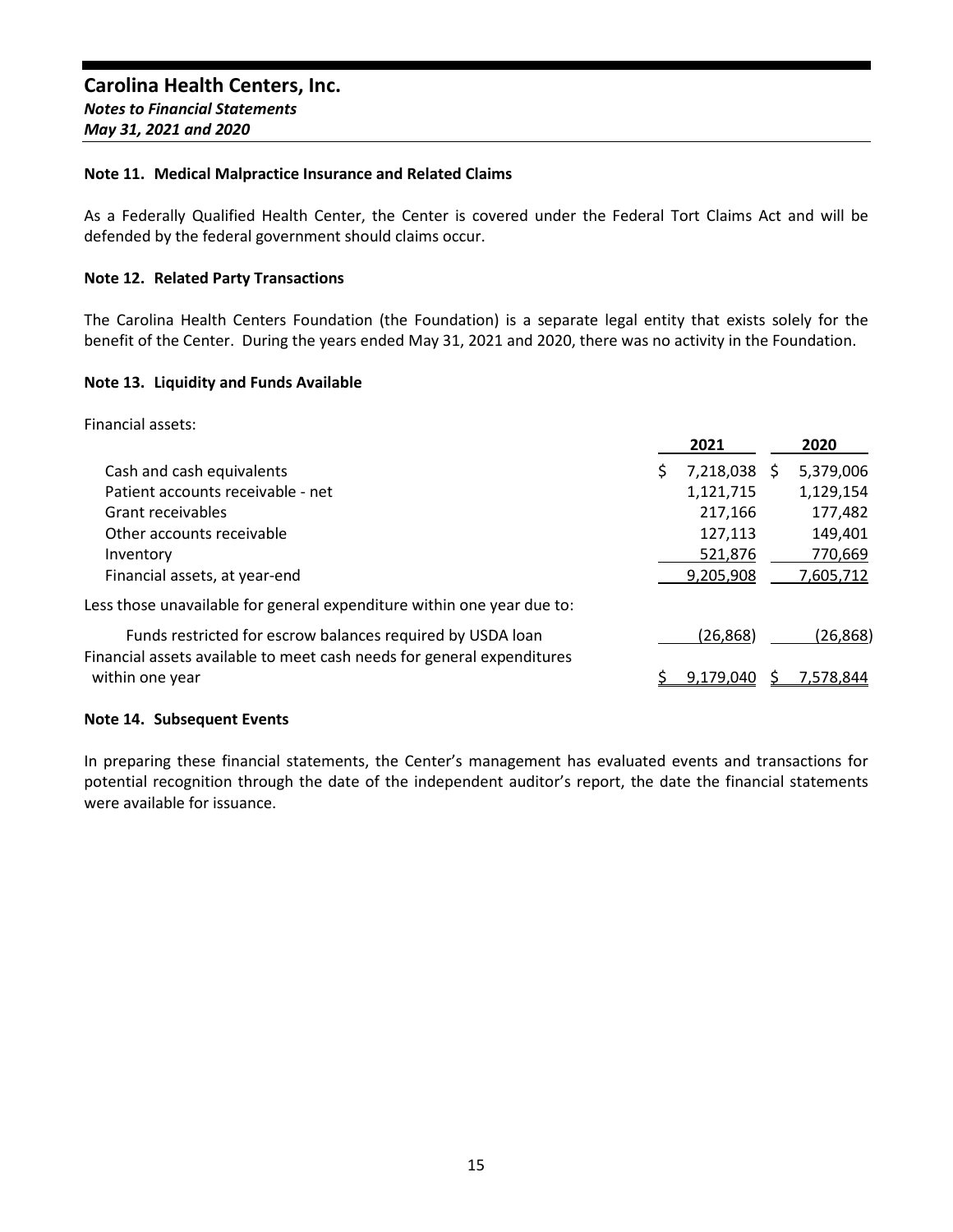

## **Independent Auditor's Report on Internal Control over Financial Reporting and on Compliance and Other Matters Based on an Audit of Financial Statements Performed in Accordance with** *Government Auditing Standards*

The Board of Directors Carolina Health Centers, Inc. Greenwood, South Carolina

We have audited, in accordance with the auditing standards generally accepted in the United States of America and the standards applicable to financial audits contained in *Government Auditing Standards* issued by the Comptroller General of the United States, the financial statements of Carolina Health Centers, Inc. (the Center), which comprise the statements of financial position as of May 31, 2021 and 2020, and the related statements of activities, functional expenses, and cash flows for the years then ended, and the related notes to the financial statements, and have issued our report thereon dated August 18, 2021.

#### **Internal Control over Financial Reporting**

In planning and performing our audit of the financial statements, we considered the Center's internal control over financial reporting (internal control) to determine the audit procedures that are appropriate in the circumstances for the purpose of expressing our opinion on the financial statements, but not for the purpose of expressing an opinion on the effectiveness of the Center's internal control. Accordingly, we do not express an opinion on the effectiveness of the Center's internal control.

A *deficiency in internal control* exists when the design or operation of a control does not allow management or employees, in the normal course of performing their assigned functions, to prevent, or detect and correct, misstatements on a timely basis. A *material weakness* is a deficiency, or a combination of deficiencies, in internal control, such that there is a reasonable possibility that a material misstatement of the entity's financial statements will not be prevented, or detected and corrected on a timely basis. A *significant deficiency* is a deficiency, or a combination of deficiencies, in internal control that is less severe than a material weakness, yet important enough to merit attention by those charged with governance.

Our consideration of internal control was for the limited purpose described in the first paragraph of this section and was not designed to identify all deficiencies in internal control that might be material weaknesses or significant deficiencies. Given these limitations, during our audit we did not identify any deficiencies in internal control that we consider to be material weaknesses. However, material weaknesses may exist that have not been identified.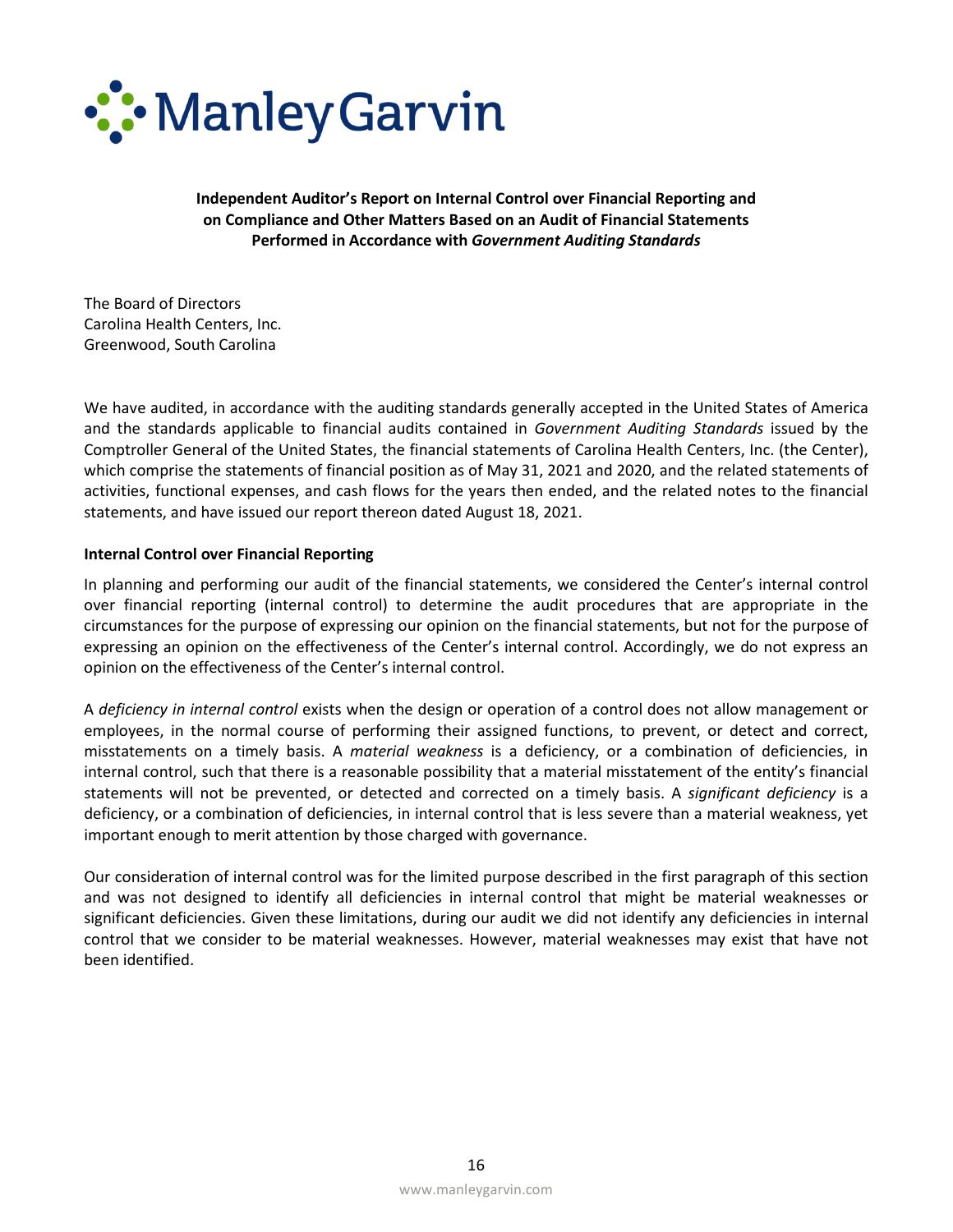#### **Compliance and Other Matters**

As part of obtaining reasonable assurance about whether the Center's financial statements are free from material misstatement, we performed tests of its compliance with certain provisions of laws, regulations, contracts, and grant agreements, noncompliance with which could have a direct and material effect on the determination of financial statement amounts. However, providing an opinion on compliance with those provisions was not an objective of our audit, and accordingly, we do not express such an opinion. The results of our tests disclosed no instances of noncompliance or other matters that are required to be reported under *Government Auditing Standards*.

#### **Purpose of this Report**

The purpose of this report is solely to describe the scope of our testing of internal control and compliance and the results of that testing, and not to provide an opinion on the effectiveness of the entity's internal control or on compliance. This report is an integral part of an audit performed in accordance with *Government Auditing Standards* in considering the Center's internal control and compliance. Accordingly, this communication is not suitable for any other purpose.

Manley-Gawin, LLC

Greenwood, South Carolina August 18, 2021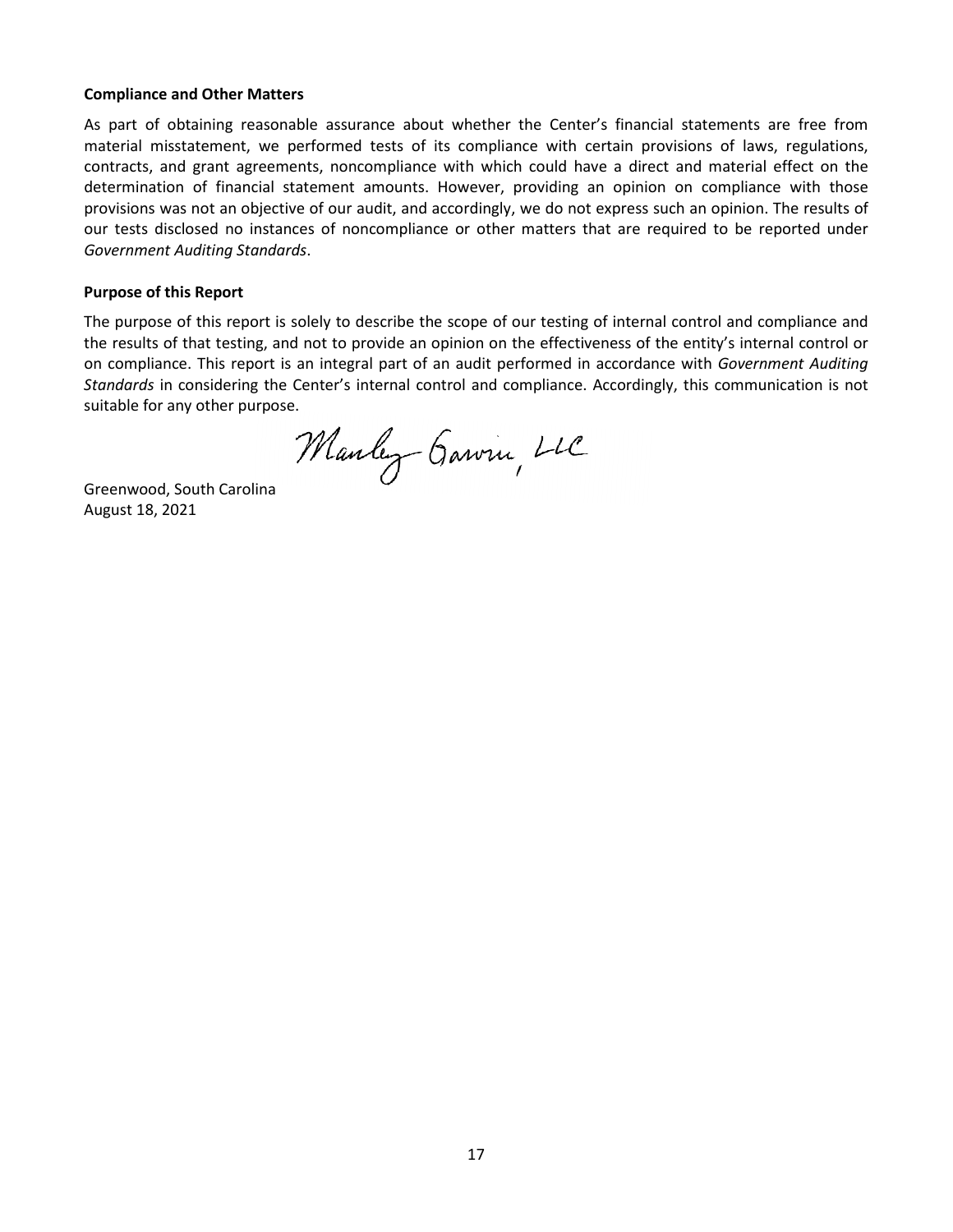

**Independent Auditor's Report on Compliance for Each Major Federal Program and Report on Internal Control over Compliance Required by the Uniform Guidance**

The Board of Directors Carolina Health Centers, Inc. Greenwood, South Carolina

#### **Report on Compliance for Each Major Federal Program**

We have audited Carolina Health Centers, Inc.'s (the Center) compliance with the types of compliance requirements described in the *OMB Compliance Supplement* that could have a direct and material effect on each of the Center's major federal programs for the year ended May 31, 2021. The Center's major federal programs are identified in the summary of auditor's results section of the accompanying schedule of findings and questioned costs.

#### *Management's Responsibility*

Management is responsible for compliance with federal statutes, regulations, and the terms and conditions of its federal awards applicable to its federal programs.

#### *Auditor's Responsibility*

Our responsibility is to express an opinion on compliance for each of the Center's major federal programs based on our audit of the types of compliance requirements referred to above. We conducted our audit of compliance in accordance with auditing standards generally accepted in the United States of America; the standards applicable to financial audits contained in *Government Auditing Standards*, issued by the Comptroller General of the United States; and the audit requirements of Title 2 U.S. Code of Federal Regulations (CFR) Part 200, *Uniform Administrative Requirements, Cost Principles, and Audit Requirements for Federal Awards* (Uniform Guidance). Those standards and the Uniform Guidance require that we plan and perform the audit to obtain reasonable assurance about whether noncompliance with the types of compliance requirements referred to above that could have a direct and material effect on a major federal program occurred. An audit includes examining, on a test basis, evidence about the Center's compliance with those requirements and performing such other procedures as we considered necessary in the circumstances.

We believe that our audit provides a reasonable basis for our opinion on compliance for each major federal program. However, our audit does not provide a legal determination of the Center's compliance.

#### *Opinion on Each Major Federal Program*

In our opinion, the Center complied, in all material respects, with the types of compliance requirements referred to above that could have a direct and material effect on each of its major federal programs for the year ended May 31, 2021.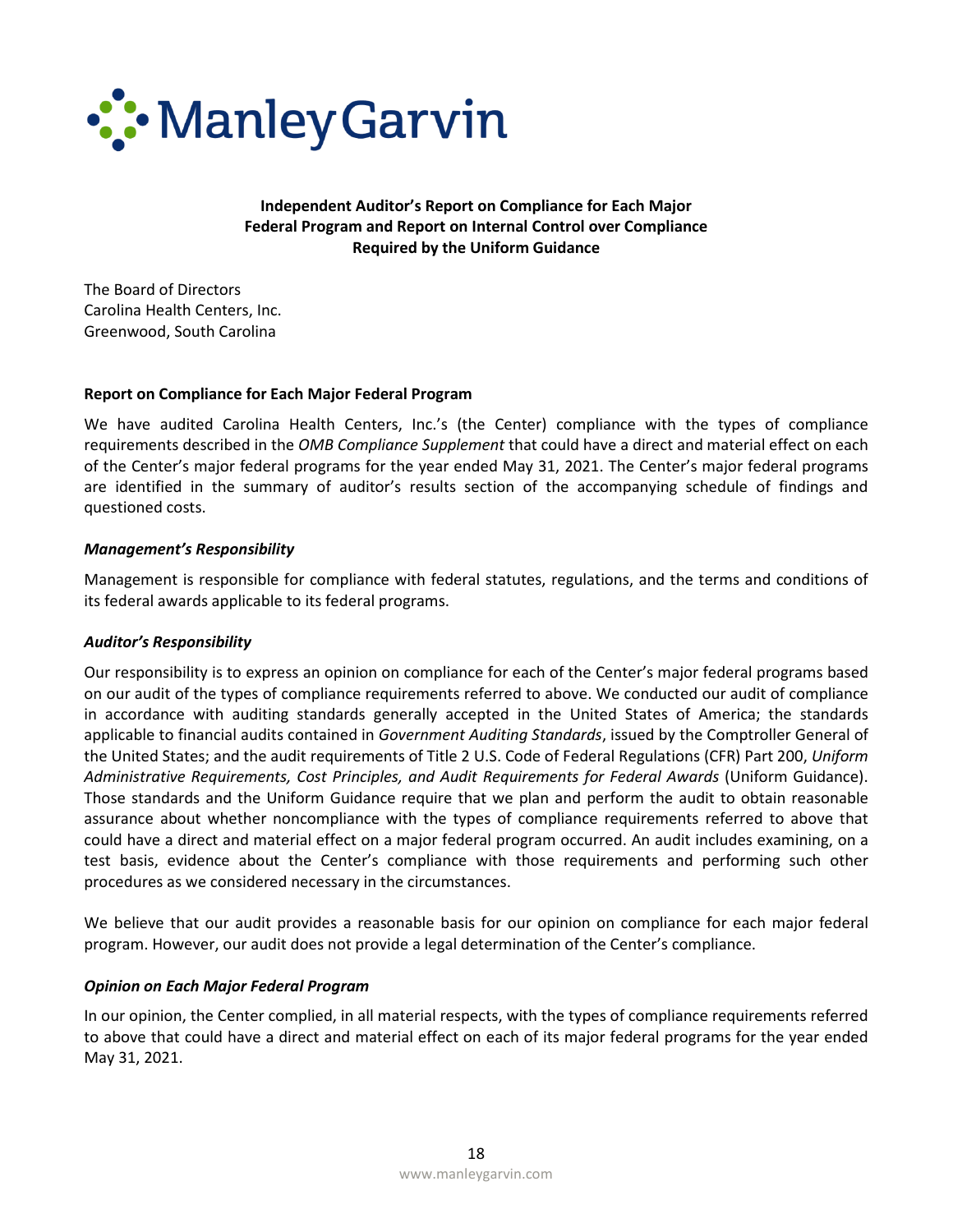#### **Report on Internal Control Over Compliance**

Management of the Center is responsible for establishing and maintaining effective internal control over compliance with the types of compliance requirements referred to above. In planning and performing our audit of compliance, we considered the Center's internal control over compliance with the types of requirements that could have a direct and material effect on each major federal program to determine the auditing procedures that are appropriate in the circumstances for the purpose of expressing an opinion on compliance for each major federal program and to test and report on internal control over compliance in accordance with the Uniform Guidance, but not for the purpose of expressing an opinion on the effectiveness of internal control over compliance. Accordingly, we do not express an opinion on the effectiveness of the Center's internal control over compliance.

A *deficiency in internal control over compliance* exists when the design or operation of a control over compliance does not allow management or employees, in the normal course of performing their assigned functions, to prevent, or detect and correct, noncompliance with a type of compliance requirement of a federal program on a timely basis. A *material weakness in internal control over compliance* is a deficiency, or combination of deficiencies, in internal control over compliance, such that there is a reasonable possibility that material noncompliance with a type of compliance requirement of a federal program will not be prevented, or detected and corrected, on a timely basis. A *significant deficiency in internal control over compliance* is a deficiency, or a combination of deficiencies, in internal control over compliance with a type of compliance requirement of a federal program that is less severe than a material weakness in internal control over compliance, yet important enough to merit attention by those charged with governance.

Our consideration of internal control over compliance was for the limited purpose described in the first paragraph of this section and was not designed to identify all deficiencies in internal control over compliance that might be material weaknesses or significant deficiencies and therefore, material weaknesses or significant deficiencies may exist that have not been identified.

The purpose of this report on internal control over compliance is solely to describe the scope of our testing of internal control over compliance and the results of that testing based on the requirements of the Uniform Guidance. Accordingly, this report is not suitable for any other purpose.

Manley Gawin, LLC

Greenwood, South Carolina August 18, 2021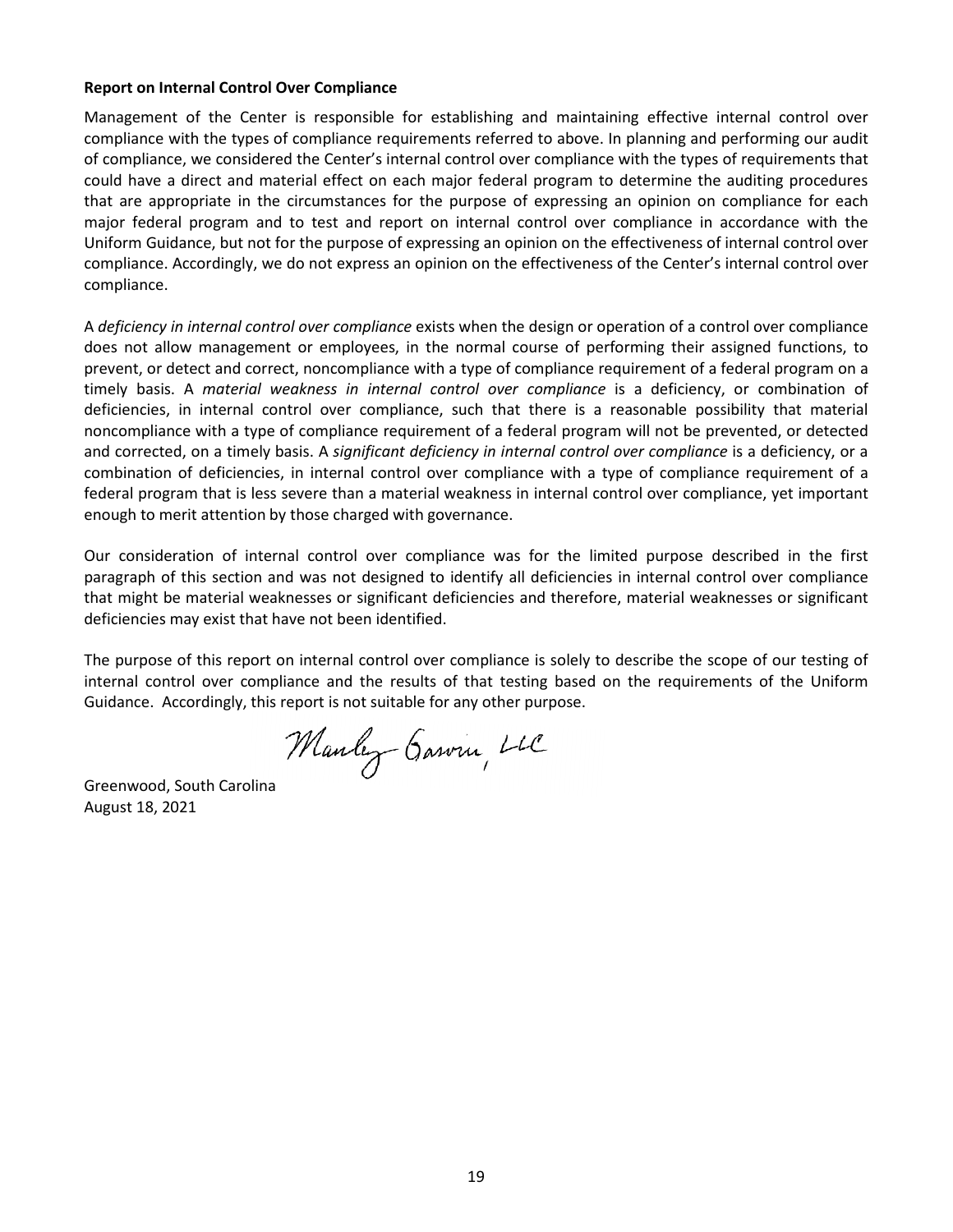#### **Carolina Health Centers, Inc.** *Schedule of Expenditures of Federal Awards*

*For the year ended May 31, 2021*

| <b>Federal Grantor/Pass-Through</b><br><b>Grantor/Program or Cluster Title</b> | Federal<br><b>CFDA</b><br><b>Number</b> | Federal<br><b>Expenditures</b> |
|--------------------------------------------------------------------------------|-----------------------------------------|--------------------------------|
| <b>Health Centers Cluster</b>                                                  |                                         |                                |
| U.S. Department of Health and Human Services<br>Direct Awards                  |                                         |                                |
| <b>Consolidated Health Centers</b>                                             | 93.224                                  | 5,995,451<br>S                 |
| <b>Total Health Centers Cluster</b>                                            |                                         | 5,995,451                      |
| <b>Other Programs</b>                                                          |                                         |                                |
| U.S. Department of Health and Human Services<br>Direct Awards                  |                                         |                                |
| Maternal, Infant, and Early Childhood Home Visiting                            | 93.870                                  | 1,315,563                      |
| Total U.S. Department of Health and Human Services - Other Programs            |                                         | 1,315,563                      |
| Total federal assistance expended                                              |                                         | 7,311,014                      |

#### **Note 1. Basis of Presentation**

The accompanying schedule of expenditures of federal awards (the "Schedule") includes the federal award activity of Carolina Health Centers, Inc. under programs of the federal government for the year ended May 31, 2021. The information in this Schedule is presented in accordance with the requirements of Title 2 U.S. Code of Federal Regulations Part 200*, Uniform Administrative Requirements, Cost Principles, and Audit Requirements for Federal Awards* (Uniform Guidance)*.* Because the Schedule presents only a selected portion of the operations of Carolina Health Centers, Inc., it is not intended to and does not present the financial position, changes in net assets, or cash flows of Carolina Health Centers, Inc.

#### **Note 2. Summary of Significant Accounting Policies**

Expenditures reported on the Schedule are reported on the accrual basis of accounting. Such expenditures are recognized following the cost principles contained in the Uniform Guidance wherein certain types of expenditures are not allowable or are limited as to reimbursement.

#### **Note 3. Indirect Cost Rates**

Carolina Health Centers has not elected to use the 10% de minimis indirect cost rate allowed under the Uniform Guidance.

#### **Note 4. Loans Outstanding**

The Center had the following loan balance outstanding at May 31, 2021.

| Program Title                         | Federal CFDA Number | Amount Outstanding |
|---------------------------------------|---------------------|--------------------|
| Community Facilities Loans and Grants | 10.766              | 173.453            |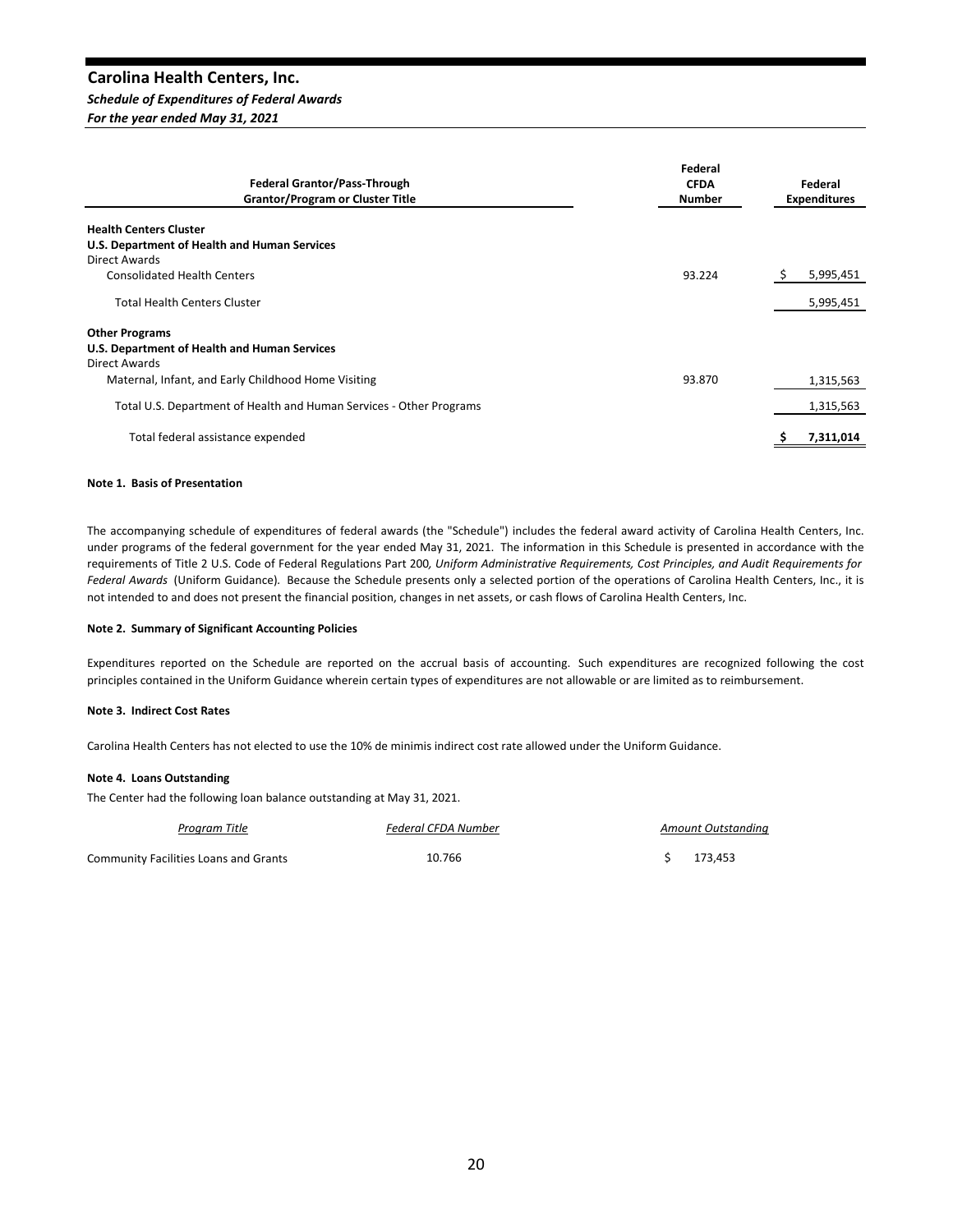*Schedule of Findings and Questioned Costs May 31, 2021* 

| <b>Section I. Summary of Audit Results</b>                                                               |                                                                                                                |           |            |                              |                     |
|----------------------------------------------------------------------------------------------------------|----------------------------------------------------------------------------------------------------------------|-----------|------------|------------------------------|---------------------|
| <b>Financial Statements</b>                                                                              |                                                                                                                |           |            |                              |                     |
| Type of auditor's report issued:<br>Internal control over financial reporting:                           |                                                                                                                |           |            | Unmodified                   |                     |
| Material weakness identified?<br>Significant deficiency identified?<br>$\bullet$                         |                                                                                                                |           | yes<br>yes | $X_{-}$<br>X                 | no<br>none reported |
|                                                                                                          | Noncompliance material to financial statements noted?                                                          |           | ____ yes   | X                            | no                  |
| <b>Federal Awards</b>                                                                                    |                                                                                                                |           |            |                              |                     |
| Internal control over major federal programs:                                                            |                                                                                                                |           |            |                              |                     |
| Material weakness identified?<br>Significant deficiency identified?                                      |                                                                                                                |           | yes<br>yes | $\mathsf{X}$<br>$\mathsf{X}$ | no<br>none reported |
|                                                                                                          | Type of auditor's report issued on compliance for major federal programs:                                      |           |            | Unmodified                   |                     |
| Any audit findings disclosed that are required to<br>be reported in accordance with 2 CFR<br>200.516(a)? |                                                                                                                |           | yes        | X                            | no                  |
| Identification of major federal programs:                                                                |                                                                                                                |           |            |                              |                     |
| CFDA#<br>93.870<br>93.224                                                                                | Program / Cluster Name<br>Maternal, Infant, and Early Childhood Home Visiting<br><b>Health Center Clusters</b> |           |            |                              |                     |
| Dollar threshold used to distinguish between<br>Type A and Type B Programs                               |                                                                                                                | \$750,000 |            |                              |                     |
| Auditee qualified as low-risk auditee?                                                                   |                                                                                                                |           | yes        | X.                           | no                  |
| <b>Section II. Financial Statement Findings</b>                                                          |                                                                                                                |           |            |                              |                     |

None reported.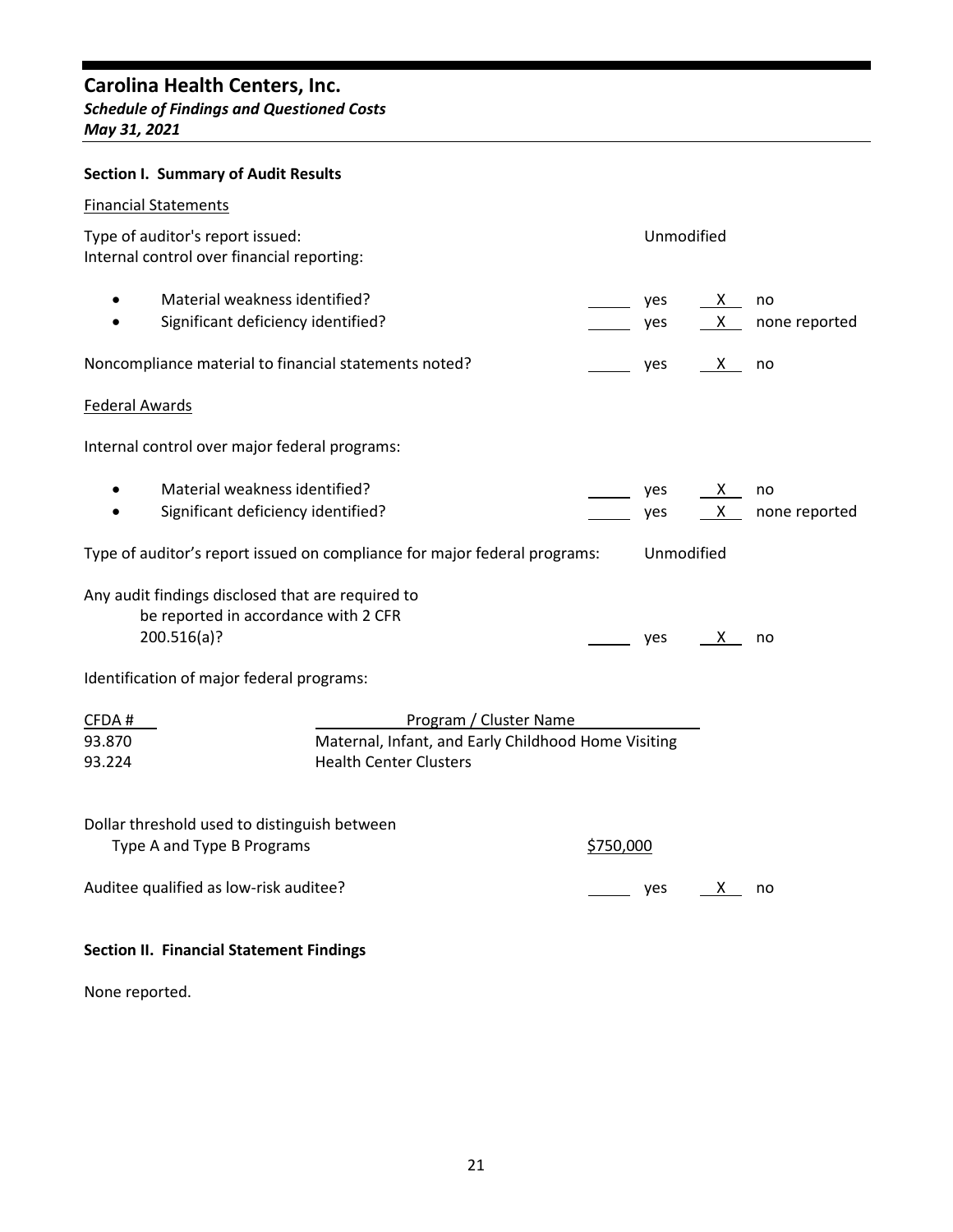*Schedule of Findings and Questioned Costs, Continued May 31, 2021* 

**Section III. Federal Award Questioned Costs & Findings**

None reported.